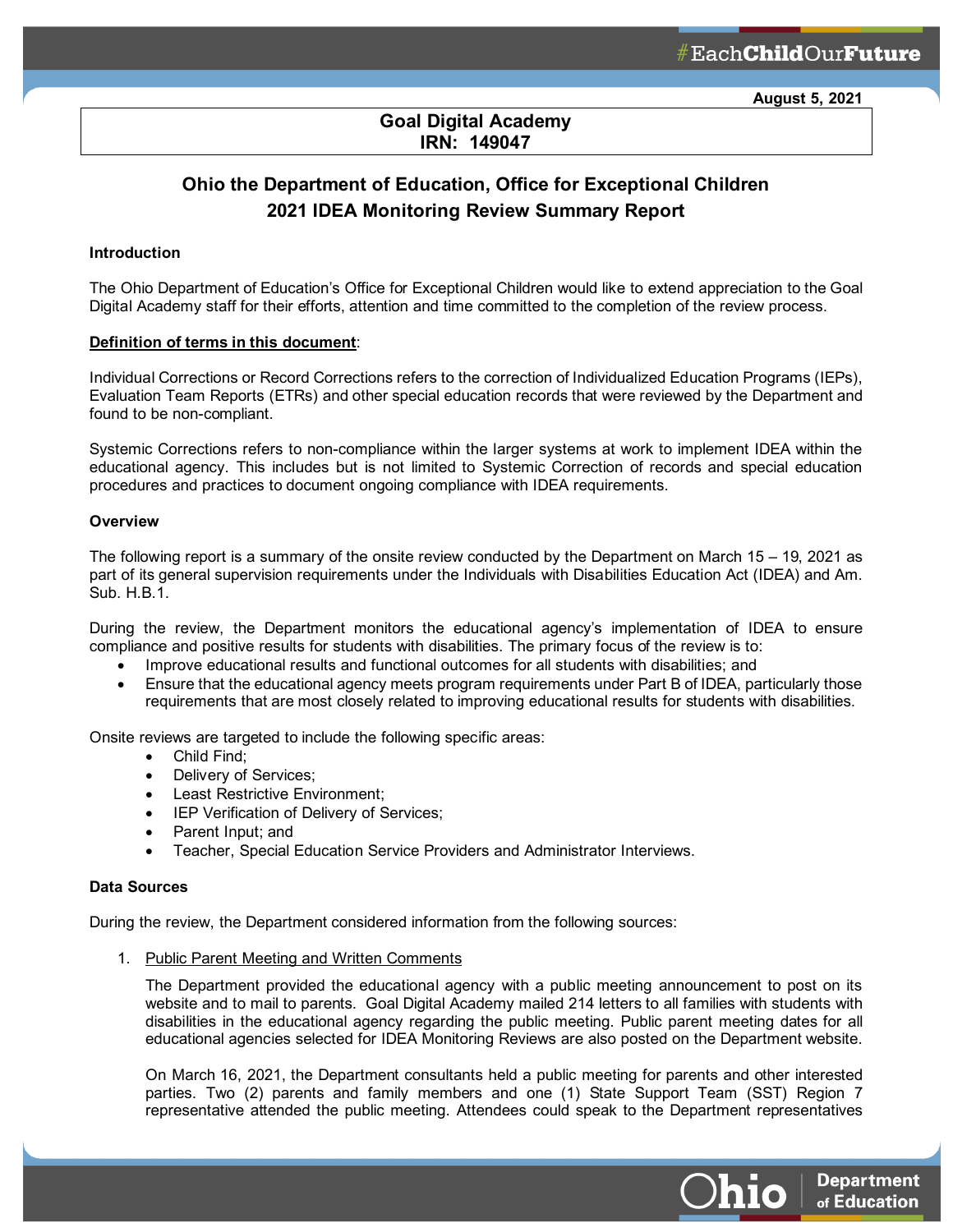publicly in the meeting, speak to the Department representatives individually, provide written comments or both. One (1) attendee made comments during the public meeting. The Department received zero (0) written comments.

During the public meeting, parents were advised by the Department consultants of the formal complaint process under IDEA and that their public comments did not constitute a formal complaint. The participants were also informed that while the information they provided may be helpful to the review, it may not necessarily be acted upon as part of the review process. Ohio's procedural safeguards notice was available for participants who wanted a copy.

# 2. Pre-Review Data Analysis

The Department conducted a comprehensive review which included district and grade-level data; Special Education Performance Profile; Ohio School Report Cards; Comprehensive Continuous Improvement Plan (CCIP) and/or One Plan; and Education Management Information System (EMIS) data. The data analysis assisted the Department in determining potential growth areas for improvement and educational agency strengths.

## 3. Record Review/IEP Verification

The Department consultants reviewed 15 records of school-age students with disabilities. The Department consultants selected records of students with disabilities from a variety of disability categories and ages. Eight (8) student records were selected for IEP verification in the classroom setting.

#### 4. Staff/Administrative Interviews

On March 15 and 16, 2021, the Department consultants held five (5) sessions of interviews with seven (7) administrators and nineteen (19) teachers, related services personnel, school psychologists, and paraprofessionals. The Department interviews focused on the following review areas: Child Find; Delivery of Services; Least Restrictive Environment (LRE) and IEP alignment and Discipline.

## **Strengths/Commendations:**

- It was evident that the staff interviewed were extremely passionate, caring, and dedicated not only to students with disabilities, but the entire student body.
- Goal Digital Academy has developed a mentoring program with Advocates as well as providing mental health services to students who need additional supports to be successful.
- Staff interviewed shared they enjoy working at Goal Digital Academy and they feel supported by one another. Many spoke of great partnerships and good communication between Intervention Specialists and General Education teachers.
- During the interview process, staff were highly complimentary of the Academic Assist Class provided at the Delaware campus that focuses on students with disabilities and the delivery of their specially designed instruction, as well as building personal relationships with those students. Staff shared their desire for this model to be used throughout all the Goal Digital Academy locations.

## **Findings of Noncompliance/Required Actions**

A finding is made when noncompliance is identified by the Department with IDEA and Ohio Operating Standards requirements. Findings are also made when noncompliance is identified in relation to the evaluation team report (ETR) and/or individualized education program (IEP) requirements. For a noncompliance level of 30% or greater in any single area or for identified areas of concern that did not reach 30% or greater, a Corrective Action Plan (CAP) will be developed to address those areas. All noncompliance identified by the Department as part of the review (listed by subject area in the *Department's Review Findings and Educational Agency Required Actions Table*) must be corrected as indicated in the *Evidence of Correction/Recommendations* column.

#### Refer to the details of requirements in the **Evidence of Findings and Evidence of Correction/Recommendations table below**, and the attached **Individual Record Review Comment Sheets for specific individual record corrections.**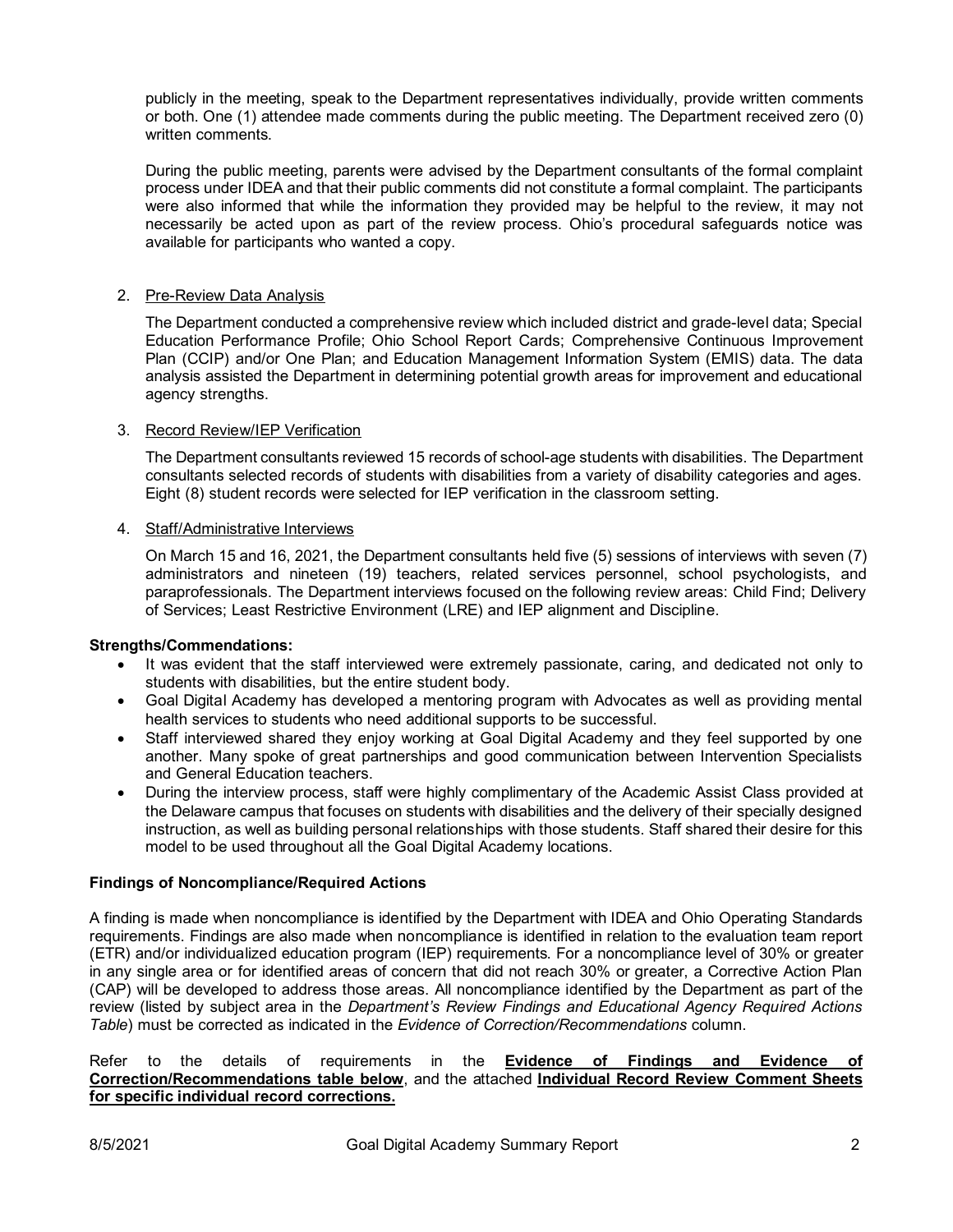The Department provides separate written correspondence to the parent/guardian when action is required to correct findings of noncompliance for individual students. The educational agency will receive copies of this correspondence.

## **Corrective Action Plan (CAP)**

The educational agency will develop a CAP to address any items identified in this summary report. An approved form for the CAP will be provided by the Department or can be accessed on the Department's website by using the keyword search "Monitoring". The CAP developed by the educational agency with SST assistance must include the following:

- Activities to address all areas identified in this summary report;
- Documentation/evidence of implementation of the activities;
- Individuals responsible for implementing the activities;
- Resources needed;
- Completion dates; and
- Continued Plan for Improvement and/or Compliance.

The educational agency must submit the CAP by email to [adriana.golumbeanu@education.ohio.gov](mailto:adriana.golumbeanu@education.ohio.gov) within 30 school days from the date of this report. The Department will review the corrective action plan submitted by the educational agency for approval. If the Department determines that a revision(s) is necessary, the educational agency will be required to revise and resubmit. The educational agency will be contacted by the Department and notified when the action plan has been approved.

## *CAP Due Date***:** *October 6, 2021*

#### **Department Trainings**

As part of the Department monitoring process, Goal Digital Academy personnel, as identified by the Department, are required to complete the Special Education Essentials 2019-2020 training modules within the Learning Management System (LMS). The Department will provide specific instructions on completing these training modules during the Summary Report presentation. Participants must achieve a 75% or more on each quiz. Participants who do not achieve at least 75% will be contacted by the State Support Team (SST) for additional training.

*Completion of LMS Training Modules Due Date: October 6, 2021*

#### **Individual Correction**

The educational agency has **60 school days** from the date of this summary report to correct all identified findings of noncompliance for individual students whose records were selected and reviewed by the Department during the onsite review, unless noted otherwise in the report. Detailed information on individual findings is provided in a separate report.

#### *Individual Correction Due Date: November 17, 2021*

## **CAP Activities and Systemic Correction**

The educational agency will provide the Department with documentation verifying the educational agency's completion of all CAP and systemic correction activities noted in this summary report. The Department will verify systemic correction through the review of this documentation and a review of additional student records.

*Completion of CAP Activities and Systemic Correction Due Date: June 1, 2022*

Once the educational agency has completed all action plan activities, the educational agency will use the Department's monitoring process to create and implement a Strategic Improvement Plan with the Department and SST assistance.

For questions regarding the review, please contact Adriana Golumbeanu, the Department's IDEA Monitoring Contact for this review, at (614) 965-2422, toll-free at (877) 644-6338, or by e-mail at [adriana.golumbeanu@education.ohio.gov.](mailto:adriana.golumbeanu@education.ohio.gov)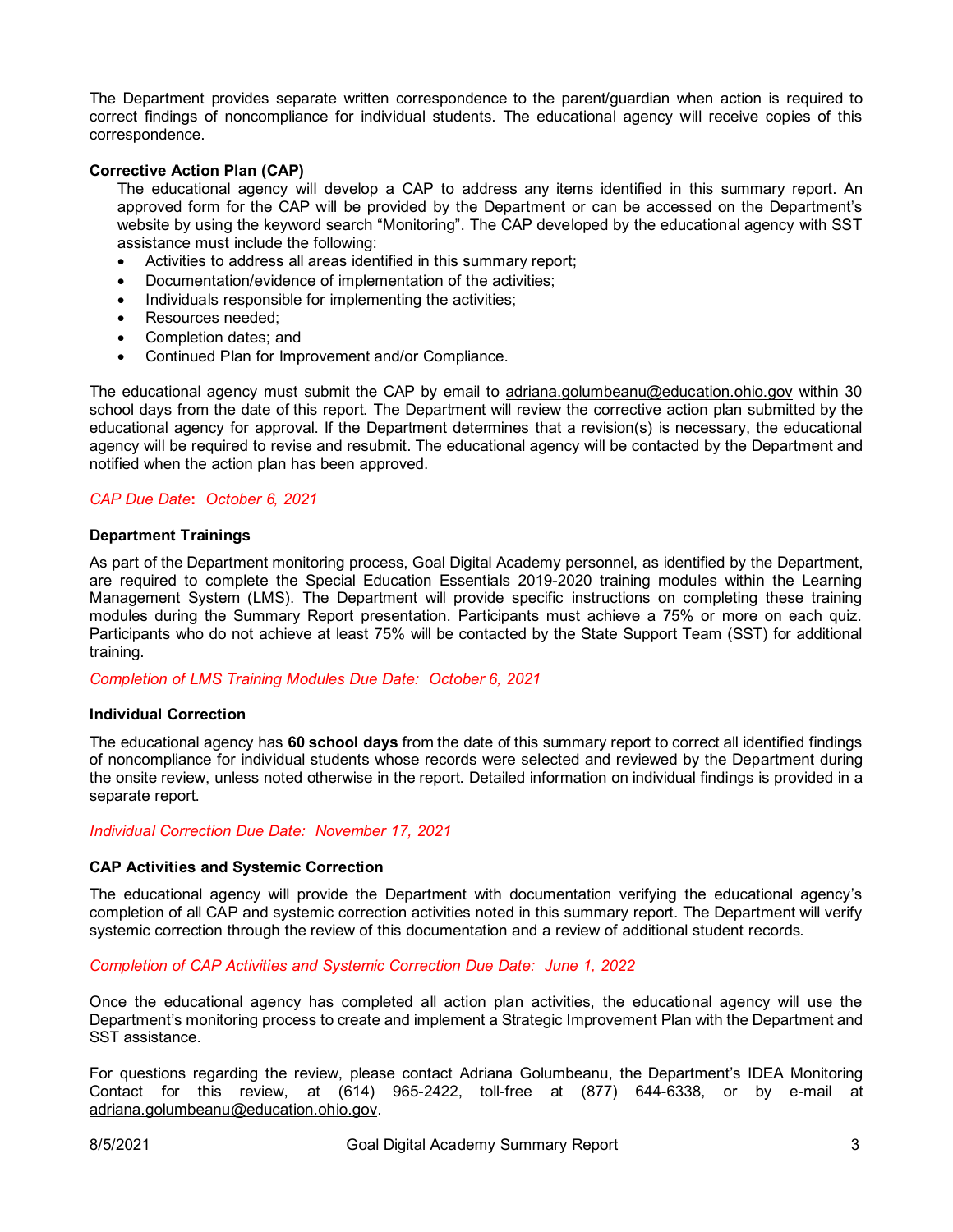# **The Department's Review Findings and Educational Agency Required Actions**

# **Component 1: Child Find**

*Each educational agency shall adopt and implement written policies and procedures approved by the Ohio Department of Education, Office for Exceptional Children, that ensure all children with disabilities residing within the educational agency, regardless of the severity of their disability, and who are in need of special education and related services are identified, located, and evaluated as required by the Individuals with Disabilities Education Improvement Act of 2004 and Federal Regulations at 34 C.F.R. Part 300 pertaining to child find, including the regulations at 34 C.F.R. 300.111 and 300.646 and Rule 3301-51-03 of the Ohio Operating Standards serving Children with Disabilities.* 

| <b>Record</b><br><b>Review</b><br><b>Item</b> |                                             | <b>Evidence of Findings</b>                                                                                                                                                                                                                                                                                                                                                                                                                                                           | <b>Evidence of Corrections/Recommendations</b>                                                                                                                                                                                                                                                                                                                                                                                                                                                                                                                          | <b>Must be</b><br>addressed in<br><b>CAP</b>                                          |
|-----------------------------------------------|---------------------------------------------|---------------------------------------------------------------------------------------------------------------------------------------------------------------------------------------------------------------------------------------------------------------------------------------------------------------------------------------------------------------------------------------------------------------------------------------------------------------------------------------|-------------------------------------------------------------------------------------------------------------------------------------------------------------------------------------------------------------------------------------------------------------------------------------------------------------------------------------------------------------------------------------------------------------------------------------------------------------------------------------------------------------------------------------------------------------------------|---------------------------------------------------------------------------------------|
| $CF-1$                                        | <b>Record Review</b>                        | 34 CFR 300.305(a) [Review of Existing<br>evaluation data] and OAC 3301-51-11 (c)(1)(a)<br>[Preschool children eligible for special<br>education]<br>Preschool records were not reviewed.                                                                                                                                                                                                                                                                                              | <b>Individual Correction</b><br><b>NA</b><br><b>Systemic Correction</b><br><b>NA</b>                                                                                                                                                                                                                                                                                                                                                                                                                                                                                    | $\boxtimes$ NA                                                                        |
|                                               | <b>Record Review</b>                        | OAC 3301-51-06 [Evaluations]<br>Nine out of 15, or 60% of evaluations reviewed did<br>not appropriately document interventions provided<br>to resolve concerns for the child performing below<br>grade-level standards.                                                                                                                                                                                                                                                               | <b>Individual Correction</b><br>The Department has verified that these students<br>have a current ETR in place, so no additional<br>individual correction is required.<br><b>Systemic Correction</b>                                                                                                                                                                                                                                                                                                                                                                    | $\boxtimes$ Yes<br>The educational<br>agency needs to<br>address this<br>finding in a |
| $CF-2$                                        | <b>Interviews/Public</b><br><b>Comments</b> | Through interviews, it was noted that the Response<br>to Intervention (RTI) process for Goal Digital is not<br>clearly known across all grade levels and in all<br>buildings. Interview participants confirmed that,<br>although interventions are provided through<br>various processes across the educational agency,<br>the results are not uniformly documented.                                                                                                                  | The educational agency must submit evidence to the<br>Department of written procedures and practices<br>regarding documentation of intervention and<br>supports provided prior to completion of the initial and<br>reevaluation team report.<br>Opportunities for Improvement                                                                                                                                                                                                                                                                                           | Corrective<br>Action Plan.                                                            |
|                                               | <b>Concerns Noted</b>                       | Frequently, the initial ETRs did not contain a<br>summary of interventions implemented to include<br>description, intensity, time and results. The<br>educational agency must provide a summary of<br>actual interventions and not simply a list of possible<br>accommodations. For reevaluations, if no<br>additional interventions were provided, noting that<br>the team agreed the current IEP supports and<br>services are suitable to meet the student's needs<br>will suffice. | Goal Digital Academy would benefit from reviewing<br>and revising their RTI processes. Once revised, the<br>educational agency would benefit from providing<br>professional learning to all staff on the process and<br>procedures. Monitoring from administrative staff<br>would be beneficial to ensure there is consistency in<br>the implementation of the processes and procedures.<br>Additionally, Goal Digital would benefit from technical<br>assistance from SST 7 on how to accurately<br>document interventions in Part 2 of the Evaluation<br>Team Report. |                                                                                       |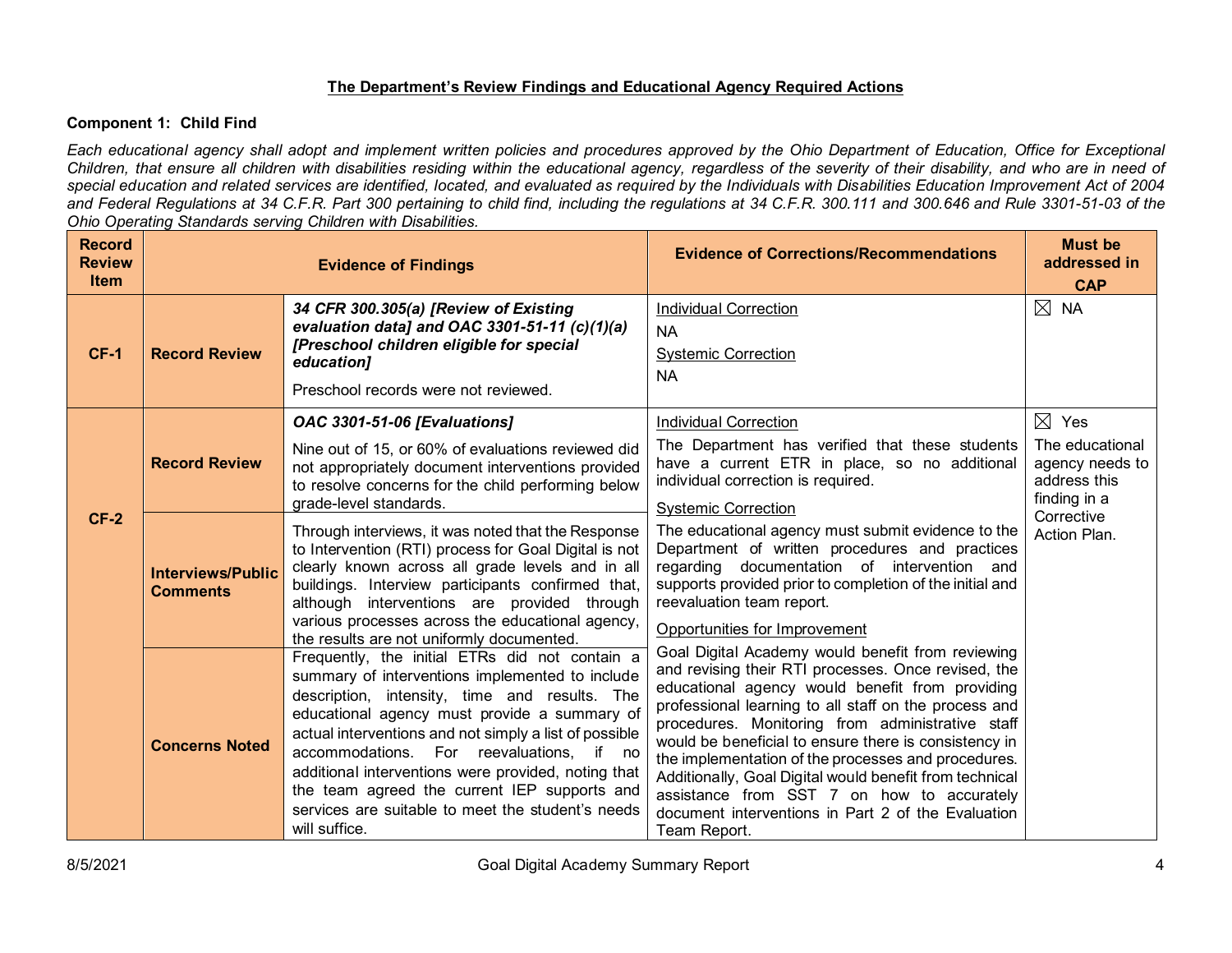| <b>Record</b><br><b>Review</b><br><b>Item</b> |                                             | <b>Evidence of Findings</b>                                                                                                                                                                                                                                                                                 | <b>Evidence of Corrections/Recommendations</b>                                                                                                                                                                                                                                                                                                                                                                                                                               | <b>Must be</b><br>addressed in<br><b>CAP</b>                                                                               |
|-----------------------------------------------|---------------------------------------------|-------------------------------------------------------------------------------------------------------------------------------------------------------------------------------------------------------------------------------------------------------------------------------------------------------------|------------------------------------------------------------------------------------------------------------------------------------------------------------------------------------------------------------------------------------------------------------------------------------------------------------------------------------------------------------------------------------------------------------------------------------------------------------------------------|----------------------------------------------------------------------------------------------------------------------------|
| $CF-3$                                        | <b>Record Review</b>                        | 34 CFR 300.501(b) [Parent participation in<br>meetings] and OAC 3301-51-06 (E)(2)(a)<br>[Evaluation procedures].<br>Three out of 15, or 20% of student records<br>reviewed did not show evidence that the parent<br>was afforded the opportunity to participate in the<br>evaluation team planning meeting. | <b>Individual Correction</b><br>The educational agency must provide evidence that<br>the parent was involved or provided the opportunity<br>to participate in the evaluation planning process.<br>The evidence may include evaluation planning form,<br>prior written notice, parent invitation, referral form or<br>communication log.                                                                                                                                      | $\boxtimes$ No<br>The educational<br>agency does not<br>need to address<br>this finding in a<br>Corrective<br>Action Plan. |
|                                               | <b>Interviews/Public</b><br><b>Comments</b> | Interviewees described coordinated efforts to<br>communicate with parents and involve them in<br>their children's educational process wherever<br>possible.                                                                                                                                                 | If the educational<br>agency<br>cannot provide<br>documentation that the parent was involved or<br>provided the opportunity to participate in the<br>evaluation planning process, the educational agency<br>must conduct a reevaluation planning meeting with<br>the parent.                                                                                                                                                                                                 |                                                                                                                            |
|                                               | <b>Concerns Noted</b>                       |                                                                                                                                                                                                                                                                                                             | <b>Systemic Correction</b><br>The educational agency must submit evidence to the<br>Department of written procedures and practices that<br>include the parent in the evaluation planning process.                                                                                                                                                                                                                                                                            |                                                                                                                            |
|                                               | <b>Record Review</b>                        | 34 CFR 300.300 [Parental Consent]<br>Five out of the eight applicable student records<br>reviewed, or 63%, did not provide evidence of<br>parental consent obtained prior to new testing.                                                                                                                   | <b>Individual Correction</b><br>The educational agency must provide evidence that<br>the parent provided informed, written consent for<br>evaluation, based upon the planning form. Or the<br>agency must show documented repeated attempts to                                                                                                                                                                                                                               | $\boxtimes$ Yes<br>The educational<br>agency needs to<br>address this<br>finding in a                                      |
|                                               | <b>Interviews/Public</b><br><b>Comments</b> |                                                                                                                                                                                                                                                                                                             | obtain informed, written consent to which the parent<br>did not respond.                                                                                                                                                                                                                                                                                                                                                                                                     | Corrective<br>Action Plan.                                                                                                 |
| $CF-4$                                        | <b>Concerns Noted</b>                       | Parents must give informed, written consent for any<br>new assessment of their student for purposes of<br>evaluating or reevaluating eligibility for special<br>education services. If written consent is given<br>electronically, that documentation needs to be<br>included in the ETR paperwork.         | The evidence may include prior written notice, parent<br>invitation, communication log, or other documented<br>attempts to obtain parental informed, written consent.<br>If the educational agency cannot provide<br>documentation that the parent provided informed,<br>written consent for evaluation, or did not respond to<br>repeated attempts to obtain consent, the agency<br>must<br>conduct<br>reevaluation<br>including<br>a<br>documentation of parental consent. |                                                                                                                            |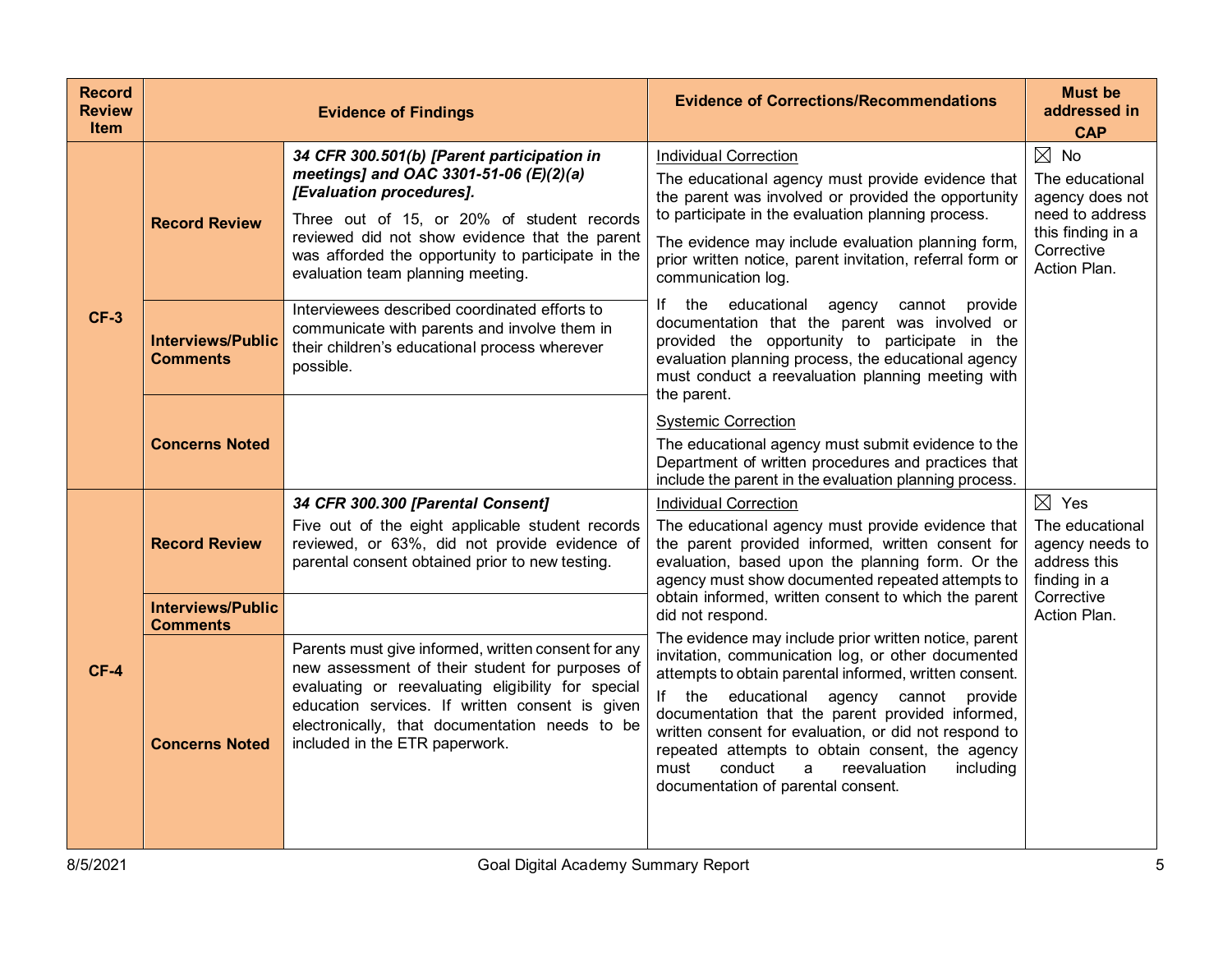| <b>Record</b><br><b>Review</b><br><b>Item</b> |                                             | <b>Evidence of Findings</b>                                                                                                                                                                                                                                                                                                                                        | <b>Evidence of Corrections/Recommendations</b>                                                                                                                                                                                                                                                                                                                                                                                                                               | <b>Must be</b><br>addressed in<br><b>CAP</b>                                                                        |
|-----------------------------------------------|---------------------------------------------|--------------------------------------------------------------------------------------------------------------------------------------------------------------------------------------------------------------------------------------------------------------------------------------------------------------------------------------------------------------------|------------------------------------------------------------------------------------------------------------------------------------------------------------------------------------------------------------------------------------------------------------------------------------------------------------------------------------------------------------------------------------------------------------------------------------------------------------------------------|---------------------------------------------------------------------------------------------------------------------|
|                                               |                                             |                                                                                                                                                                                                                                                                                                                                                                    | <b>Systemic Correction</b><br>The educational agency must submit evidence to the<br>Department of written procedures and practices for<br>obtaining parental consent obtained prior to new<br>testing or policies and practices for moving forward<br>when parents will not participate.<br>Opportunities for Improvement<br>There is an opportunity for Goal Digital to strengthen<br>the policies and practices on obtaining written,<br>informed consent for evaluations. |                                                                                                                     |
| $CF-5$                                        | <b>Record Review</b>                        | 34 CFR 300.304(c)(4) [Other evaluation<br>procedures]<br>OAC 3301-51-01 [Applicability of requirements<br>and definitions] and 3301-51-06 $(E)(2)(a)$<br>[Evaluation procedures]<br>Fifteen (15) out of the 15, or 100% of the<br>evaluations reviewed did not provide evidence that<br>the evaluation addresses all areas related to the<br>suspected disability. | <b>Individual Correction</b><br>The educational agency will convene the ETR teams<br>to conduct a reevaluation and provide evidence that<br>the evaluation addresses all areas related to the<br>suspected disability.<br><b>Systemic Correction</b><br>The educational agency must submit evidence to the<br>Department of written procedures and practices to<br>provide evidence that the evaluation addresses all<br>areas related to the suspected disability.          | $\boxtimes$ Yes<br>The educational<br>agency needs to<br>address this<br>finding in a<br>Corrective<br>Action Plan. |
|                                               | <b>Interviews/Public</b><br><b>Comments</b> | Staff members stated that it can be difficult to<br>complete a Part 1 Individual<br>Evaluators<br>Assessment page when they do not know the child<br>well.                                                                                                                                                                                                         | Opportunities for Improvement<br>It is recommended that Goal Digital Academy<br>develop an internal procedure to monitor the<br>assessments indicated on the planning form to<br>ensure that they are completed as noted by the team<br>and included in the Part 1 Individual Evaluator's                                                                                                                                                                                    |                                                                                                                     |
|                                               | <b>Concerns Noted</b>                       | In many cases, the ETR planning page listed<br>assessments for the evaluation process that were<br>not included in the ETR Part 1 Individual<br>Evaluators Assessment pages.                                                                                                                                                                                       | Assessment Reports of each ETR.                                                                                                                                                                                                                                                                                                                                                                                                                                              |                                                                                                                     |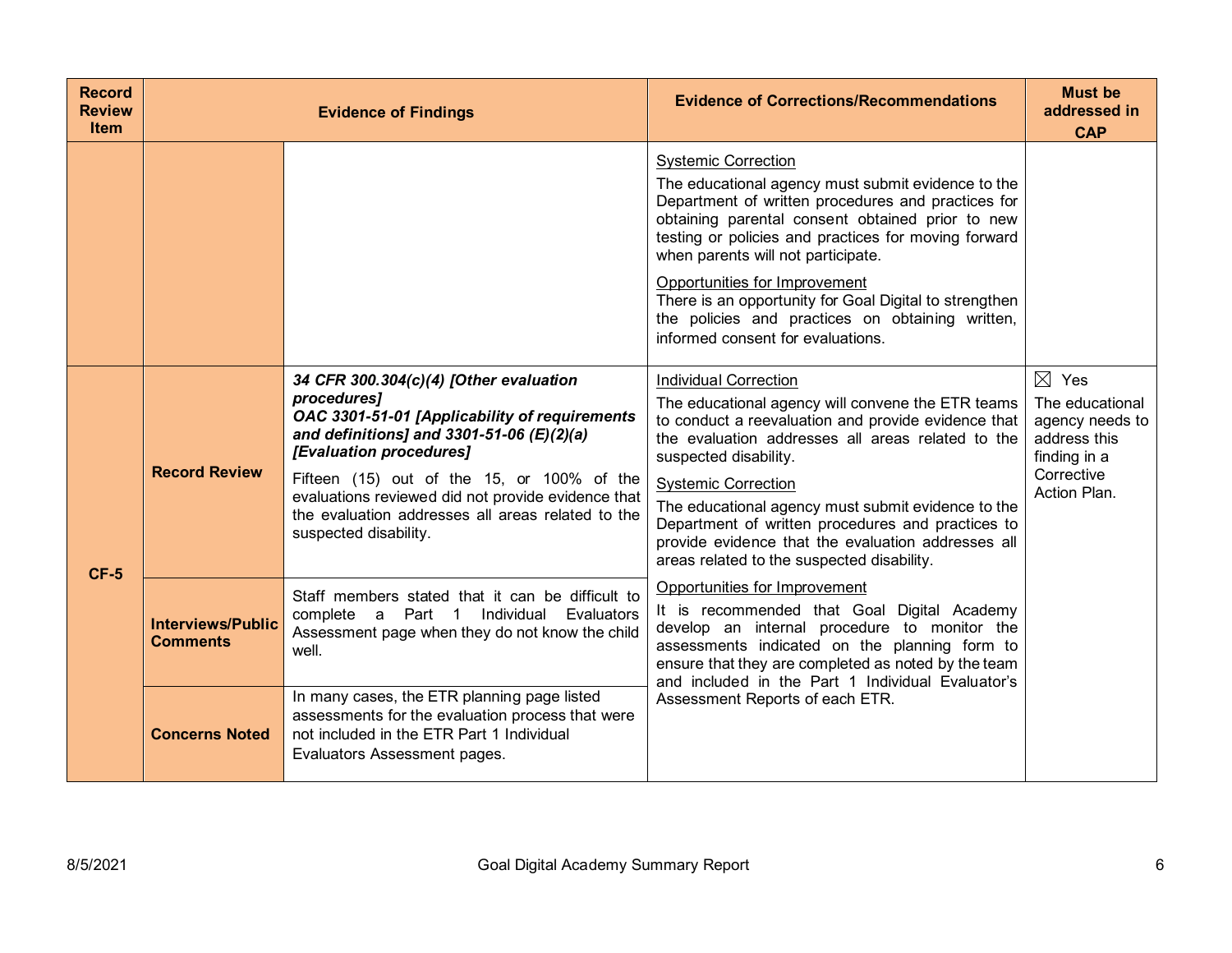| <b>Record</b><br><b>Review</b><br><b>Item</b> |                                                  | <b>Evidence of Findings</b>                                                                                                                                                                                                                                                                                                                                                                                                                               | <b>Evidence of Corrections/Recommendations</b>                                                                                                                                                                                                                                                                                                                                                                                                                                                                                                | <b>Must be</b><br>addressed in<br><b>CAP</b>                                                                        |
|-----------------------------------------------|--------------------------------------------------|-----------------------------------------------------------------------------------------------------------------------------------------------------------------------------------------------------------------------------------------------------------------------------------------------------------------------------------------------------------------------------------------------------------------------------------------------------------|-----------------------------------------------------------------------------------------------------------------------------------------------------------------------------------------------------------------------------------------------------------------------------------------------------------------------------------------------------------------------------------------------------------------------------------------------------------------------------------------------------------------------------------------------|---------------------------------------------------------------------------------------------------------------------|
|                                               | <b>Record Review</b>                             | 34 CFR 300.306(c) [Procedures for determining<br>eligibility and educational need]<br>Nine out of 15, or 60% of the evaluations reviewed<br>did not show evidence of clearly stating the<br>summary of assessment results.                                                                                                                                                                                                                                | <b>Individual Correction</b><br>The educational agency will reconvene the ETR<br>teams to conduct a reevaluation and provide a clear<br>and concise summary of the data and assessment<br>conducted that meets the requirements of 3301-51-<br>06 (G) (Summary of information). The IEP team must<br>consider the results of this reevaluation.                                                                                                                                                                                               | $\boxtimes$ Yes<br>The educational<br>agency needs to<br>address this<br>finding in a<br>Corrective<br>Action Plan. |
|                                               | <b>Interviews/Public</b><br><b>Comments</b>      |                                                                                                                                                                                                                                                                                                                                                                                                                                                           | <b>Systemic Correction</b><br>The educational agency must submit evidence to the                                                                                                                                                                                                                                                                                                                                                                                                                                                              |                                                                                                                     |
| $CF-6$                                        | <b>Concerns Noted</b>                            | Information included in the summary was<br>sometimes copied and pasted from Part 1<br>Evaluator's Assessment and not<br>Individual<br>summarized in a clear and concise manner for the<br>parent/guardian to understand or for the IEP team<br>to develop an actionable IEP. All Part 1 information<br>must be summarized in Part 2 even if it was<br>determined that the area in which the evaluation<br>assessed was not impacting student performance. | Department of written procedures and practices<br>regarding summary of data and assessment results.<br>Opportunities for Improvement<br>Goal Digital Academy has an opportunity to develop<br>an internal practice that will monitor the completion of<br>the Part 2 Summary of the Evaluation Team Report<br>so that all areas assessed in a Part 1 Individual<br>Evaluator's Assessment are summarized in the Part<br>2 Summary. This is an opportunity for professional<br>development and/or targeted technical assistance<br>from SST 7. |                                                                                                                     |
| $CF-7$                                        | <b>Record Review</b><br><b>Interviews/Public</b> | 34 CFR 300.306(c) [Procedures for determining<br>eligibility and educational need]<br>Twelve (12) out of 15, or 80% of the evaluation<br>team reports reviewed did not contain a clear and<br>succinct description of educational needs.                                                                                                                                                                                                                  | <b>Individual Correction</b><br>The educational agency will reconvene the ETR<br>teams to conduct a reevaluation and provide a clear<br>and succinct description of the student's educational<br>needs. The IEP team must consider the results of this<br>reevaluation.                                                                                                                                                                                                                                                                       | $\boxtimes$ Yes<br>The educational<br>agency needs to<br>address this<br>finding in a<br>Corrective<br>Action Plan. |
|                                               | <b>Comments</b><br><b>Concerns Noted</b>         | In several records, educational needs were stated<br>in Part 1 but were not included in the Part 2<br>summary of needs. Educational needs should be<br>written in a way, and include enough information,<br>that allows for them to be used by the IEP team to<br>develop meaningful and actionable goals and<br>services.                                                                                                                                | <b>Systemic Correction</b><br>The educational agency must submit evidence to the<br>Department of written procedures and practices<br>regarding description of educational needs.<br>Opportunities for Improvement<br>Goal Digital Academy has an opportunity to develop<br>an internal procedure that will assist staff in<br>monitoring the completion of the Part 2 Summary of<br>Educational Needs so that the educational needs                                                                                                          |                                                                                                                     |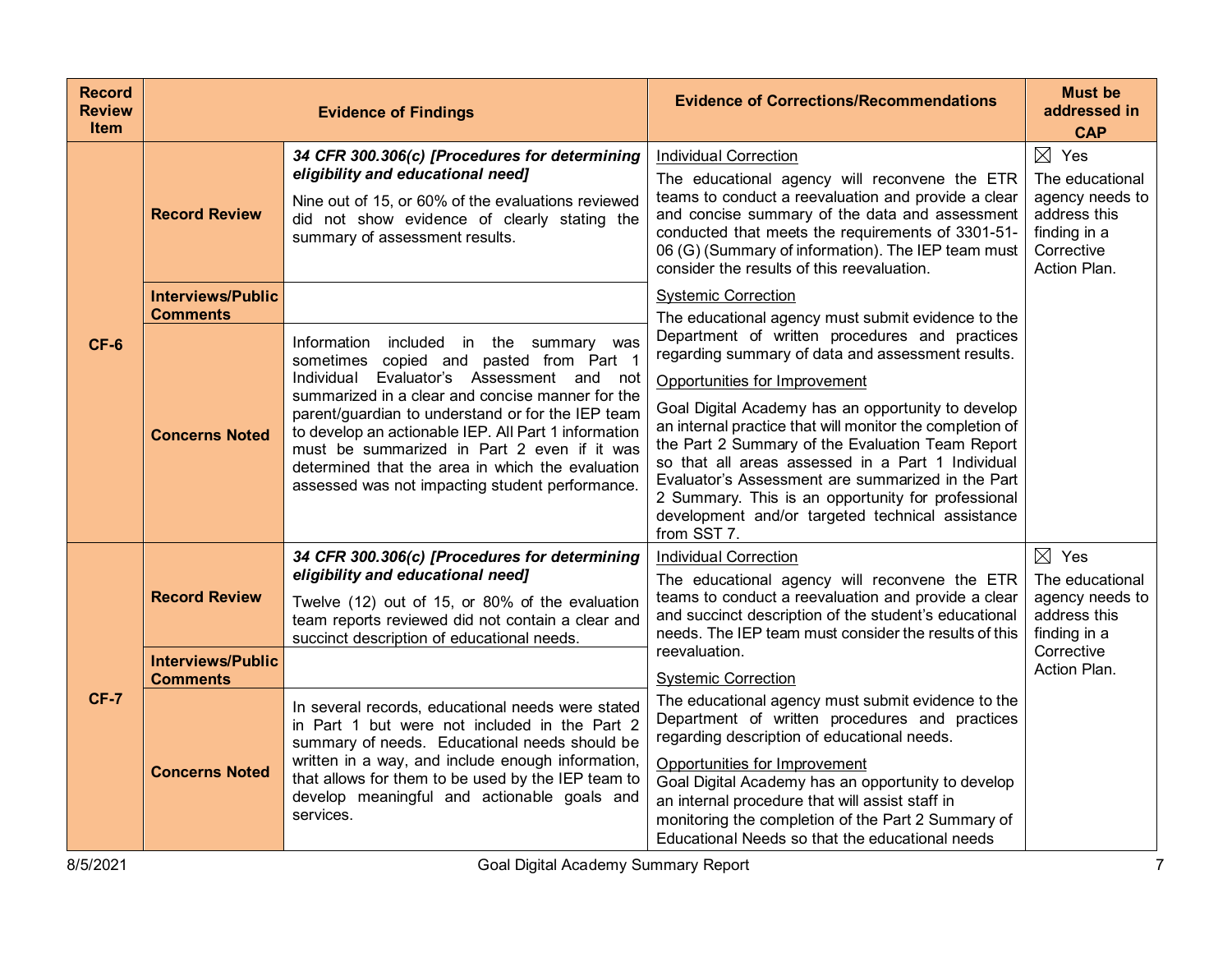| <b>Record</b><br><b>Review</b><br><b>Item</b> |                                                                                              | <b>Evidence of Findings</b>                                                                                                                                                                                                                                                                                                                                                                                                              | <b>Evidence of Corrections/Recommendations</b>                                                                                                                                                                                                                                                                                                                                                                                                                                                                                                                                                                                                                                                                                     | <b>Must be</b><br>addressed in<br><b>CAP</b>                                                                               |
|-----------------------------------------------|----------------------------------------------------------------------------------------------|------------------------------------------------------------------------------------------------------------------------------------------------------------------------------------------------------------------------------------------------------------------------------------------------------------------------------------------------------------------------------------------------------------------------------------------|------------------------------------------------------------------------------------------------------------------------------------------------------------------------------------------------------------------------------------------------------------------------------------------------------------------------------------------------------------------------------------------------------------------------------------------------------------------------------------------------------------------------------------------------------------------------------------------------------------------------------------------------------------------------------------------------------------------------------------|----------------------------------------------------------------------------------------------------------------------------|
|                                               |                                                                                              |                                                                                                                                                                                                                                                                                                                                                                                                                                          | listed in a Part 1 Individual Evaluator's Assessment<br>are summarized in the Part 2 Summary of<br>Educational Needs. This is an opportunity for<br>professional development and/or targeted technical<br>assistance from SST 7.                                                                                                                                                                                                                                                                                                                                                                                                                                                                                                   |                                                                                                                            |
| $CF-8$                                        | <b>Record Review</b><br><b>Interviews/Public</b><br><b>Comments</b><br><b>Concerns Noted</b> | 34 CFR 300.306(c) [Procedures for determining<br>eligibility and educational need]<br>Six out of 15, or 40% of the evaluation team reports<br>reviewed did not contain specific implications for<br>instruction.<br>In some records, the implications for instruction<br>were generic in nature and not specific to the needs<br>of the child.                                                                                           | <b>Individual Correction</b><br>The educational agency will reconvene the ETR<br>teams to conduct a reevaluation and provide a clear<br>description of specific implications for instruction. The<br>IEP team must consider the results of this<br>reevaluation.<br><b>Systemic Correction</b><br>The educational agency must submit evidence to the<br>Department of written procedures and practices<br>regarding implications for instruction.<br>Opportunities for Improvement<br>Implications for instruction can be strengthened<br>through the Learning Management System modules<br>as well as the Internal Monitoring Training that will be<br>provided by the Office for Exceptional Children and<br>supported by SST 7. | $\boxtimes$ Yes<br>The educational<br>agency needs to<br>address this<br>finding in a<br>Corrective<br>Action Plan.        |
| CF-9                                          | <b>Record Review</b><br><b>Interviews/Public</b><br><b>Comments</b>                          | 34 CFR 300.306(a)(1) [Determination of<br>eligibility]<br>OAC 3301-51-01 (B)(21) [Applicability of<br>requirements and definitions]<br>Two out of 15, or 13% of the evaluations reviewed<br>did not show evidence that a group of qualified<br>professionals, as appropriate to the suspected<br>disability, were involved in determining whether the<br>child is a child with a disability as well as the child's<br>educational needs. | <b>Individual Correction</b><br>The educational agency must provide evidence that<br>the ETR teams and other qualified professionals, as<br>appropriate, participated in the determination of<br>eligibility and educational needs. If not, the ETR team<br>must reconvene and provide the Department<br>evidence of group participation.<br><b>Systemic Correction</b><br>The educational agency must submit evidence to the<br>Department of written procedures and practices<br>regarding the eligibility determination process.                                                                                                                                                                                                | $\boxtimes$ No<br>The educational<br>agency does not<br>need to address<br>this finding in a<br>Corrective<br>Action Plan. |
|                                               | <b>Concerns Noted</b>                                                                        |                                                                                                                                                                                                                                                                                                                                                                                                                                          |                                                                                                                                                                                                                                                                                                                                                                                                                                                                                                                                                                                                                                                                                                                                    |                                                                                                                            |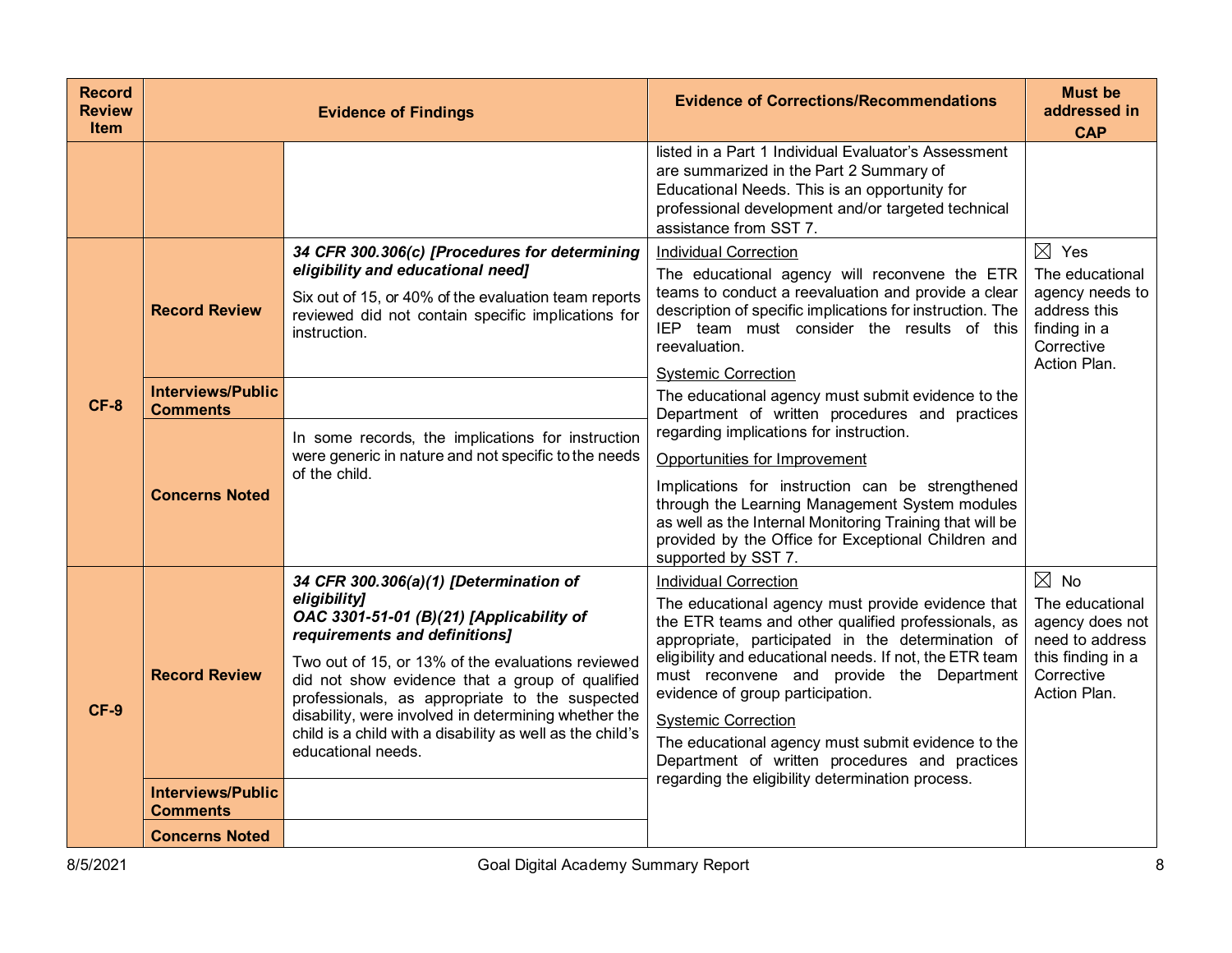| <b>Record</b><br><b>Review</b><br><b>Item</b> |                                      | <b>Evidence of Findings</b>                                                                                                                                                                                                                               | <b>Evidence of Corrections/Recommendations</b>                                                                                                                                                                                                                                                                                                                                                                             | <b>Must be</b><br>addressed in<br><b>CAP</b>                                                        |
|-----------------------------------------------|--------------------------------------|-----------------------------------------------------------------------------------------------------------------------------------------------------------------------------------------------------------------------------------------------------------|----------------------------------------------------------------------------------------------------------------------------------------------------------------------------------------------------------------------------------------------------------------------------------------------------------------------------------------------------------------------------------------------------------------------------|-----------------------------------------------------------------------------------------------------|
|                                               | <b>Record Review</b>                 | OAC 3301-51-01 (B)(10) [Definitions] and 3301-<br>51-06 [Evaluations]<br>Fourteen (14) out of 15, or 93% of the evaluations<br>reviewed did not provide a justification for the<br>eligibility determination decision.                                    | <b>Individual Correction</b><br>The educational agency will reconvene the ETR<br>teams to conduct a reevaluation and provide a clear<br>justification for the eligibility determination.<br><b>Systemic Correction</b>                                                                                                                                                                                                     | $\boxtimes$ Yes<br>The educational<br>agency needs to<br>address this<br>finding in a<br>Corrective |
|                                               | Interviews/Public<br><b>Comments</b> |                                                                                                                                                                                                                                                           | The educational agency must submit evidence to the<br>Department of written procedures and practices                                                                                                                                                                                                                                                                                                                       | Action Plan.                                                                                        |
| <b>CF-10</b>                                  | <b>Concerns Noted</b>                | In many cases, the evaluations did not provide a<br>justification statement that included how the<br>disability affects the student's progress in the<br>general education curriculum and how the student<br>specifically meets the eligibility criteria. | regarding the eligibility determination decision.<br>Opportunities for Improvement<br>Goal Digital Academy has the opportunity to<br>participate in professional development and/or<br>targeted technical assistance in determining special<br>education eligibility. This training should include how<br>to document how the disability affects the student<br>and their progress in the general education<br>curriculum. |                                                                                                     |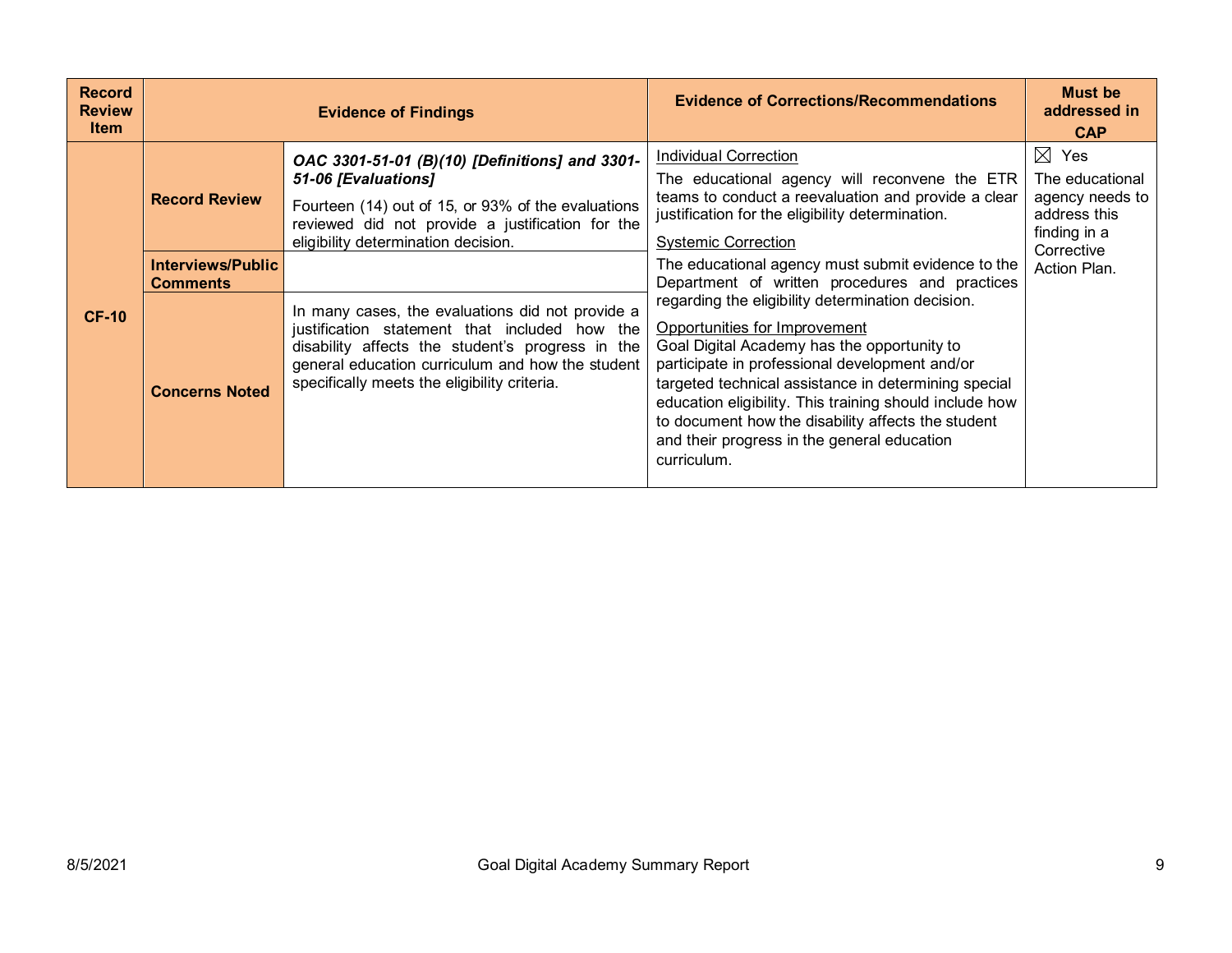# **Component 2: Delivery of Services**

*Each educational agency shall have policies, procedures and practices to ensure that each child with a disability has an IEP that is developed, reviewed, and revised in a meeting and implemented in accordance with 300.320 through 300.324.*

| <b>Record</b><br><b>Review</b><br><b>Item</b> |                      | <b>Evidence of Findings</b>                                                                                                                                                                                                                                                                                                                                                                                                                                                                                                                                                                                                                                                                                                                                                                                                                                                                                                                                                                                                                                                                                                                                                                                                                          | <b>Evidence of Correction/Recommendations</b>                                                                                                                                                                                                                                                                                                                                                                                                                                                                                                                                                                                                                                                                                                                                                                                                                                      | <b>Must be</b><br>addressed in<br><b>CAP</b>                                                                        |
|-----------------------------------------------|----------------------|------------------------------------------------------------------------------------------------------------------------------------------------------------------------------------------------------------------------------------------------------------------------------------------------------------------------------------------------------------------------------------------------------------------------------------------------------------------------------------------------------------------------------------------------------------------------------------------------------------------------------------------------------------------------------------------------------------------------------------------------------------------------------------------------------------------------------------------------------------------------------------------------------------------------------------------------------------------------------------------------------------------------------------------------------------------------------------------------------------------------------------------------------------------------------------------------------------------------------------------------------|------------------------------------------------------------------------------------------------------------------------------------------------------------------------------------------------------------------------------------------------------------------------------------------------------------------------------------------------------------------------------------------------------------------------------------------------------------------------------------------------------------------------------------------------------------------------------------------------------------------------------------------------------------------------------------------------------------------------------------------------------------------------------------------------------------------------------------------------------------------------------------|---------------------------------------------------------------------------------------------------------------------|
| <b>DS-1</b>                                   | <b>Record Review</b> | <b>SPP Indicator 13</b><br>34 CFR 300.320(b) [Transition services]<br>OAC 3301-51-07 (H)(2) [Definition of<br>individualized education program]<br>Twelve (12) out of the 13 applicable IEPs<br>reviewed, or 92%, did not show evidence that the<br>postsecondary transition plan met all eight<br>required elements of the IDEA for the student,<br>specifically in the following area(s):<br>1. There<br>appropriate<br>measurable<br>are<br>postsecondary goal(s).<br>2. The postsecondary goals are updated<br>annually.<br>3. The postsecondary goals were based on<br>age-appropriate transition<br>assessment<br>(AATA).<br>4. There are transition services that will<br>reasonably enable the student to meet the<br>postsecondary goal(s).<br>The transition services include courses of<br>5.<br>study that will reasonably enable the student<br>to meet the postsecondary goal(s).<br>6. The annual goal(s) are related to the<br>student's transition service needs.<br>7. There is evidence the student was invited to<br>the IEP Team Meeting where transition<br>services were discussed.<br>When appropriate, there is evidence that a<br>8.<br>representative of any participating agency<br>was invited to the IEP Team Meeting. | <b>Individual Correction</b><br>The educational agency must reconvene the teams to<br>review and correct the postsecondary transition plan for<br>the IEPs identified as noncompliant or provide<br>documentation of the student's withdrawal date from<br>the educational agency.<br><b>Systemic Correction</b><br>The educational agency must submit evidence to the<br>Department of written procedures and practices<br>regarding transition services.<br>Opportunities for Improvement<br>Training and technical assistance should be provided<br>to all ETR and IEP members responsible for assessing<br>and writing transition plans to ensure they are<br>compliant and beneficial to the student.<br>Goal Digital Academy would benefit from developing an<br>internal review/monitoring process to ensure that<br>transition plans are not missing essential components. | $\boxtimes$ Yes<br>The educational<br>agency needs to<br>address this<br>finding in a<br>Corrective<br>Action Plan. |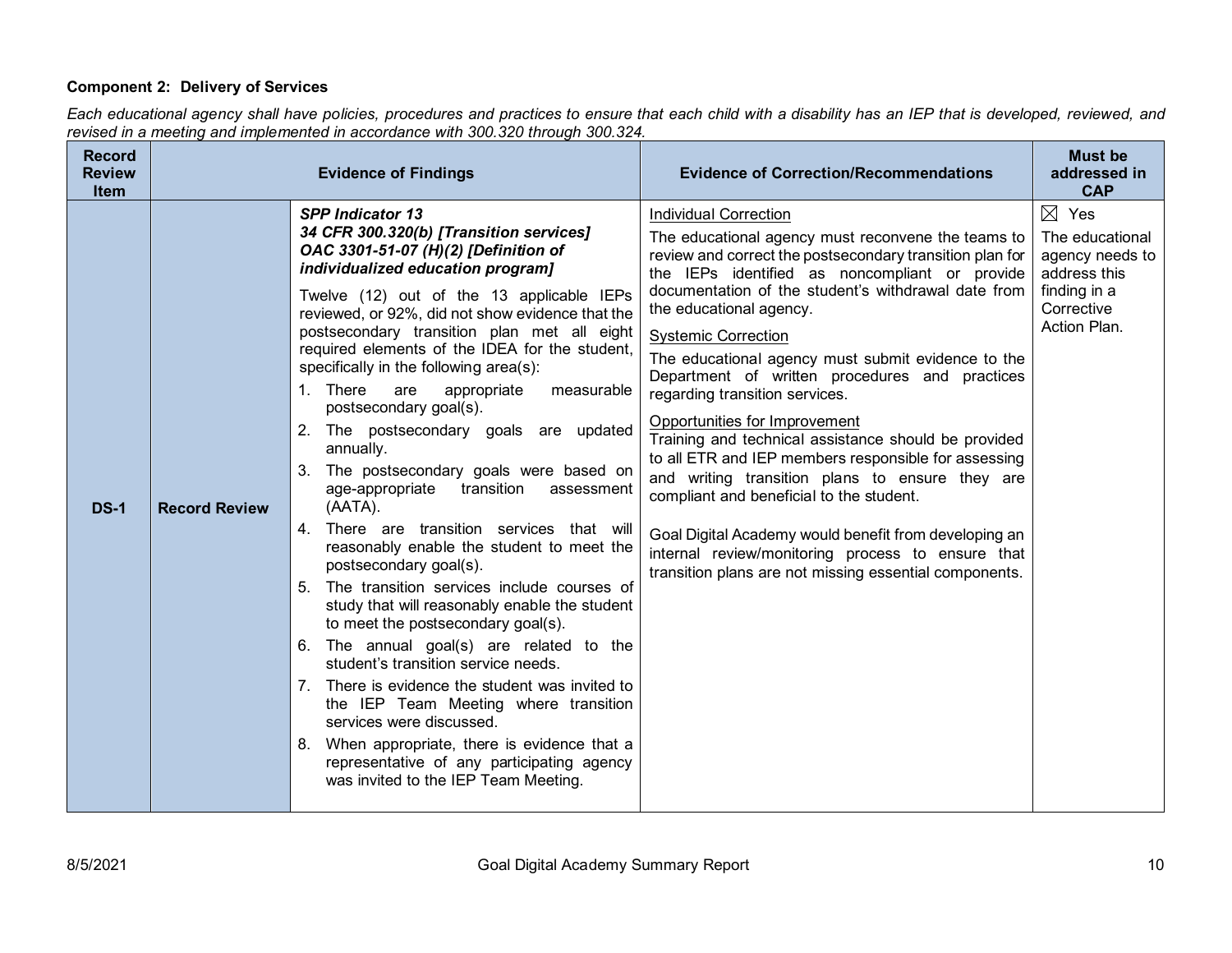| <b>Record</b><br><b>Review</b><br><b>Item</b> |                                             | <b>Evidence of Findings</b>                                                                                                                                                                                                                                                                                                                                                                                                                                                                                                                                                                                                                                                                                                 | <b>Evidence of Correction/Recommendations</b>                                                                                                                                                                                                                                                                                                                                                       | <b>Must be</b><br>addressed in<br><b>CAP</b>                                                                        |
|-----------------------------------------------|---------------------------------------------|-----------------------------------------------------------------------------------------------------------------------------------------------------------------------------------------------------------------------------------------------------------------------------------------------------------------------------------------------------------------------------------------------------------------------------------------------------------------------------------------------------------------------------------------------------------------------------------------------------------------------------------------------------------------------------------------------------------------------------|-----------------------------------------------------------------------------------------------------------------------------------------------------------------------------------------------------------------------------------------------------------------------------------------------------------------------------------------------------------------------------------------------------|---------------------------------------------------------------------------------------------------------------------|
|                                               | <b>Interviews/Public</b><br><b>Comments</b> | interviews, general post-secondary<br>During<br>activities were discussed by staff such as<br>Financial Literacy and career classes offered<br>within the educational agency. Special educators<br>spoke of Ohio Means Jobs and transition<br>assessments but there were no specifics<br>provided on targeted transition services and<br>activities for students with disabilities (that differs<br>from what is provided for all students). It was also<br>mentioned that outside providers are not always<br>included or considered such as Opportunities for<br>Ohioans with Disabilities (OOD). Staff expressed<br>this is an area that needs improvement, and they<br>think a Transition Coordinator would be helpful. |                                                                                                                                                                                                                                                                                                                                                                                                     |                                                                                                                     |
|                                               | <b>Concerns Noted</b>                       | There is an opportunity to strengthen the<br>development of IEP transition services by<br>conducting<br>thorough,<br>relevant<br>and<br>comprehensive Age-Appropriate<br>Transition<br>Assessments so that services are individualized<br>based upon each student's needs, strengths,<br>interests and preferences.<br>Several records included transition services<br>stating what the student will do. Services should<br>be initiated and provided by the educational<br>agency, above and beyond what is offered in the<br>general education curriculum.                                                                                                                                                                |                                                                                                                                                                                                                                                                                                                                                                                                     |                                                                                                                     |
| <b>DS-2</b>                                   | <b>Record Review</b>                        | 34 CFR 300.320(a)(1) [Definition of<br>individualized education program]<br>Fifteen (15) out of 15, or 100% of the IEPs<br>reviewed did not contain Present Levels of<br>Achievement<br>Academic<br>and<br>Functional<br>Performance (PLOP) that addressed the needs<br>of the student.                                                                                                                                                                                                                                                                                                                                                                                                                                     | <b>Individual Correction</b><br>The educational agency must reconvene the IEP teams<br>of the IEPs identified as noncompliant to review and<br>amend the PLOP related to each goal to include:<br>Summary of current daily academic/ behavior<br>and/ or functional performance (strengths and<br>needs) compared to expected grade level<br>standards in order to provide a frame of<br>reference; | $\boxtimes$ Yes<br>The educational<br>agency needs to<br>address this<br>finding in a<br>Corrective<br>Action Plan. |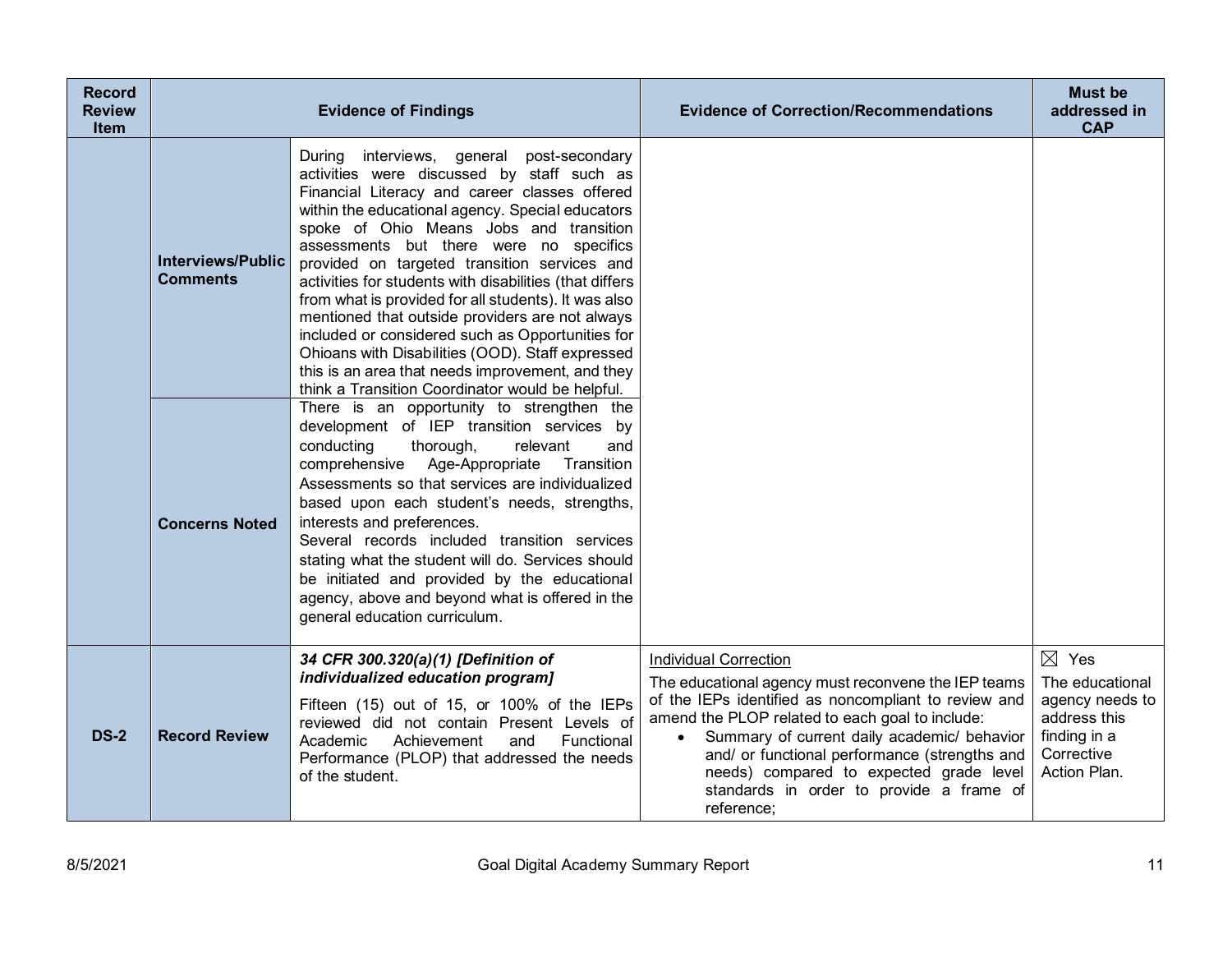| <b>Record</b><br><b>Review</b><br>Item |                                             | <b>Evidence of Findings</b>                                                                                                                                                                                                                                                                      | <b>Evidence of Correction/Recommendations</b>                                                                                                                                                                                                                                                                                                                                                                                                                                                 | <b>Must be</b><br>addressed in<br><b>CAP</b>                                                        |
|----------------------------------------|---------------------------------------------|--------------------------------------------------------------------------------------------------------------------------------------------------------------------------------------------------------------------------------------------------------------------------------------------------|-----------------------------------------------------------------------------------------------------------------------------------------------------------------------------------------------------------------------------------------------------------------------------------------------------------------------------------------------------------------------------------------------------------------------------------------------------------------------------------------------|-----------------------------------------------------------------------------------------------------|
|                                        | <b>Interviews/Public</b><br><b>Comments</b> |                                                                                                                                                                                                                                                                                                  | PLOP must relate to the goal measurement<br>Baseline data provided for developing a<br>measurable goal.                                                                                                                                                                                                                                                                                                                                                                                       |                                                                                                     |
|                                        |                                             | Most of the IEPs reviewed did not contain<br>baseline data in the PLOP that aligned to the<br>developed measurable goals. The PLOP must<br>also include a comparison statement to grade-<br>level expectations, which was missing in some<br>of the reviewed IEPs.                               | <b>Systemic Correction</b><br>The educational agency must submit evidence to the<br>Department of written procedures and practices<br>regarding the review of current academic/functional<br>data when writing IEPs.                                                                                                                                                                                                                                                                          |                                                                                                     |
|                                        | <b>Concerns Noted</b>                       |                                                                                                                                                                                                                                                                                                  | Opportunities for Improvement<br>There is the opportunity for Goal Digital Academy to<br>develop an Internal Monitoring team that will review<br>and monitor the PLOP to ensure it addresses the<br>individual needs of the student and aligns to the<br>condition, behavior/skill and performance criteria of<br>the measurable annual goal. Technical assistance can<br>be of benefit in helping service providers identify<br>means of obtaining student present levels of<br>performance. |                                                                                                     |
|                                        | <b>Record Review</b>                        | 34 CFR 300.320(a)(2)(i) [Definition of<br>individualized education program]<br>Thirteen (13) out of 15, or 87% of the IEPs<br>reviewed did not contain measurable annual<br>goals.                                                                                                               | <b>Individual Correction</b><br>The educational agency must reconvene the teams of<br>the IEPs identified as noncompliant to review and<br>amend annual goals to contain the following critical<br>elements:                                                                                                                                                                                                                                                                                  | $\boxtimes$ Yes<br>The educational<br>agency needs to<br>address this<br>finding in a<br>Corrective |
|                                        | <b>Interviews/Public</b><br><b>Comments</b> |                                                                                                                                                                                                                                                                                                  | 1. Clearly defined behavior: the specific action<br>the child will be expected to perform.<br>2. The condition (situation, setting or given                                                                                                                                                                                                                                                                                                                                                   | Action Plan.                                                                                        |
| <b>DS-3</b>                            | <b>Concerns Noted</b>                       | Many of the reviewed IEPs had measurable<br>goals that had one or more elements of the goal<br>missing or the element was unclear as written.<br>Some goals had multiple behaviors listed with<br>only one performance criteria, making it unclear<br>as to how the behaviors would be measured. | material) under which the behavior is to be<br>performed.<br>3. Performance criteria desired: the level the child<br>must demonstrate for mastery and the number<br>of times the child must demonstrate the skill or<br>behavior.                                                                                                                                                                                                                                                             |                                                                                                     |
|                                        |                                             |                                                                                                                                                                                                                                                                                                  | <b>Systemic Correction</b><br>The educational agency must submit evidence to the<br>Department of written procedures and practices<br>regarding the development of measurable annual IEP<br>goals.                                                                                                                                                                                                                                                                                            |                                                                                                     |
| 8/5/2021                               |                                             | Goal Digital Academy Summary Report                                                                                                                                                                                                                                                              |                                                                                                                                                                                                                                                                                                                                                                                                                                                                                               | 12                                                                                                  |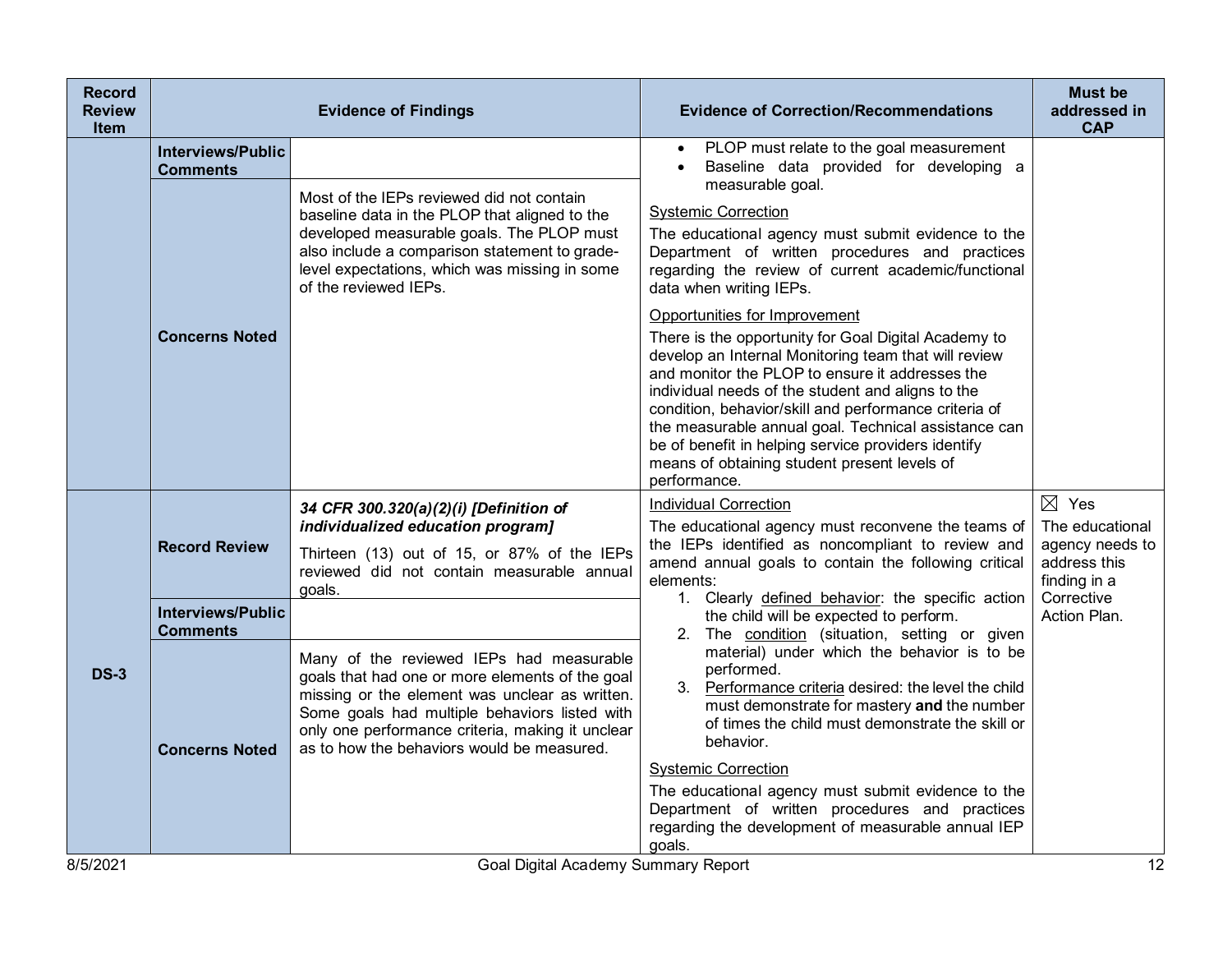| <b>Record</b><br><b>Review</b><br><b>Item</b> |                                                                      | <b>Evidence of Findings</b>                                                                                                                                                                                                                                                | <b>Evidence of Correction/Recommendations</b>                                                                                                                                                                                                                                                                                                                                                                                                                                                                                                                                                                                                                                                                                                                | <b>Must be</b><br>addressed in<br><b>CAP</b>                                                                        |
|-----------------------------------------------|----------------------------------------------------------------------|----------------------------------------------------------------------------------------------------------------------------------------------------------------------------------------------------------------------------------------------------------------------------|--------------------------------------------------------------------------------------------------------------------------------------------------------------------------------------------------------------------------------------------------------------------------------------------------------------------------------------------------------------------------------------------------------------------------------------------------------------------------------------------------------------------------------------------------------------------------------------------------------------------------------------------------------------------------------------------------------------------------------------------------------------|---------------------------------------------------------------------------------------------------------------------|
|                                               |                                                                      |                                                                                                                                                                                                                                                                            | Opportunities for Improvement<br>There is the opportunity for Goal Digital Academy to<br>develop an Internal Monitoring team that will review<br>and monitor measurable goals developed to address<br>individual needs of students to ensure compliance in<br>this area. Technical assistance can be of benefit in<br>helping service providers write goals that include a<br>condition,<br>defined<br>behavior/skill<br>clearly<br>and<br>performance criteria.                                                                                                                                                                                                                                                                                             |                                                                                                                     |
|                                               | <b>Record Review</b>                                                 | 34 CFR 300.320(a)(2)(i) [Definition of<br>individualized education program]<br>Five (5) out of the 14 applicable IEPs reviewed,<br>or 36%, did not contain annual goals that address<br>the child's academic area(s) of need.                                              | <b>Individual Correction</b><br>The educational agency must reconvene the teams of<br>the IEPs identified as noncompliant to review and<br>amend the IEP. Annual goals must address the<br>academic needs of the child unless the team provides<br>evidence that the goals were prioritized based on the<br>severity of the needs of the child.                                                                                                                                                                                                                                                                                                                                                                                                              | $\boxtimes$ Yes<br>The educational<br>agency needs to<br>address this<br>finding in a<br>Corrective<br>Action Plan. |
| <b>DS-4</b>                                   | <b>Interviews/Public</b><br><b>Comments</b><br><b>Concerns Noted</b> | Some records indicated academic needs in the<br>current ETR or IEP profile; however, these needs<br>were not addressed in the IEP. If the IEP team<br>has determined there is no longer a need in these<br>areas, a statement to this effect would need to be<br>included. | <b>Systemic Correction</b><br>The educational agency must submit evidence to the<br>Department of written procedures and practices<br>regarding the IEP process of addressing identified<br>academic needs.<br>Opportunities for Improvement<br>There is an opportunity for professional development<br>and targeted technical assistance in documenting<br>academic needs addressed in the ETR. If academic<br>needs were listed in the ETR or IEP profile as being an<br>area of concern, they must be addressed in the IEP in<br>some capacity. The academic need can either be<br>addressed through services and/or supports or a<br>statement that indicates the team has prioritized needs<br>or found that it is not an area of concern at this time. |                                                                                                                     |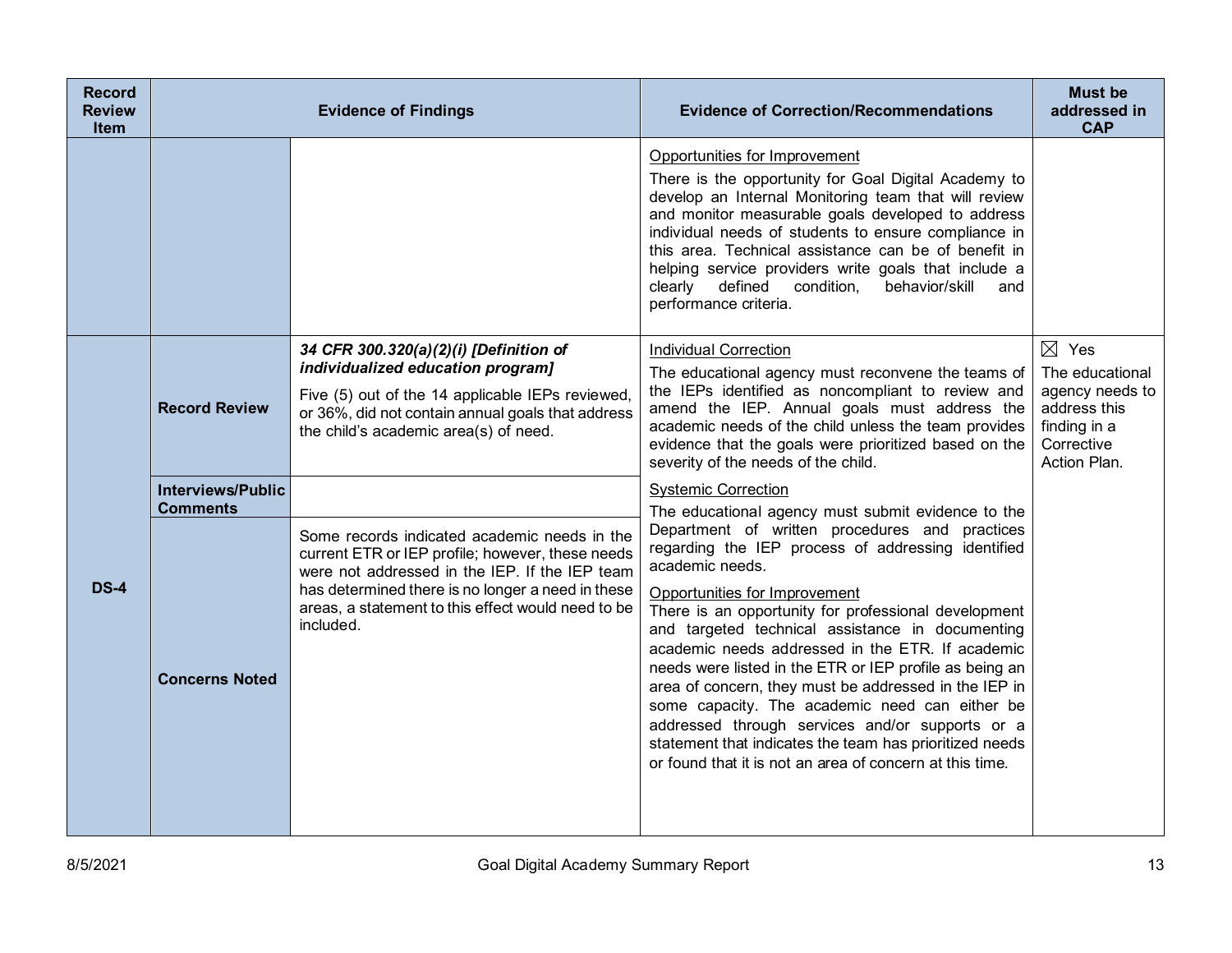| <b>Record</b><br><b>Review</b><br><b>Item</b> |                                                                                              | <b>Evidence of Findings</b>                                                                                                                                                                                                                                                                                                                                                                                                                                                                                                                                                         | <b>Evidence of Correction/Recommendations</b>                                                                                                                                                                                                                                                                                                                                                                                                                                                                                                                                                                                                                                                                                                                                                                                                                                                                                                                                                                                                                                                                                                             | <b>Must be</b><br>addressed in<br><b>CAP</b>                                                                        |
|-----------------------------------------------|----------------------------------------------------------------------------------------------|-------------------------------------------------------------------------------------------------------------------------------------------------------------------------------------------------------------------------------------------------------------------------------------------------------------------------------------------------------------------------------------------------------------------------------------------------------------------------------------------------------------------------------------------------------------------------------------|-----------------------------------------------------------------------------------------------------------------------------------------------------------------------------------------------------------------------------------------------------------------------------------------------------------------------------------------------------------------------------------------------------------------------------------------------------------------------------------------------------------------------------------------------------------------------------------------------------------------------------------------------------------------------------------------------------------------------------------------------------------------------------------------------------------------------------------------------------------------------------------------------------------------------------------------------------------------------------------------------------------------------------------------------------------------------------------------------------------------------------------------------------------|---------------------------------------------------------------------------------------------------------------------|
| <b>DS-5</b>                                   | <b>Record Review</b><br><b>Interviews/Public</b><br><b>Comments</b><br><b>Concerns Noted</b> | 34 CFR 300.320(a)(2)(i) [Definition of<br>individualized education]<br>Seven out of the 14 applicable IEPs reviewed, or<br>50%, did not contain annual goals that address<br>the child's functional area(s) of need.<br>Some records indicated functional needs (such<br>health<br>mental<br>behavior,<br>concerns,<br>as<br>attendance, etc.) in the current ETR or IEP<br>profile; however, these needs were not<br>addressed in the IEP. If the IEP team has<br>determined there is no longer a need in these<br>areas, a statement to this effect would need to be<br>included. | <b>Individual Correction</b><br>The educational agency must reconvene the teams of<br>the IEPs identified as noncompliant to review and<br>amend the IEP. Annual goals must address the<br>functional needs of the child unless the team provides<br>evidence that the goals were prioritized based on the<br>severity of the needs of the child.<br><b>Systemic Correction</b><br>The educational agency must submit evidence to the<br>Department of written procedures and practices<br>regarding the IEP process of addressing identified<br>functional needs.<br>Opportunities for Improvement<br>This is an opportunity for professional development and<br>targeted technical assistance in writing compliant IEPs<br>that document all functional needs identified in the<br>ETR. If functional needs were listed in the ETR or IEP<br>profile as being an area of concern, they must be<br>addressed in the IEP in some capacity. The functional<br>need can either be addressed through services and/or<br>supports or a statement that indicates the team has<br>prioritized needs or found that it is not an area of<br>concern at this time. | $\boxtimes$ Yes<br>The educational<br>agency needs to<br>address this<br>finding in a<br>Corrective<br>Action Plan. |
| <b>DS-6</b>                                   | <b>Record Review</b>                                                                         | 34 CFR 300.320(a)(4) [Definition of<br>individualized education program]<br>OAC 3301-51-07 (H)(1)(e)(i) [Definition of IEP]<br>Eleven (11) out of 15, or 73% of IEPs reviewed<br>did not contain a statement of specially designed<br>instruction including related services that<br>addresses the individual needs of the child and<br>supports the annual goals.                                                                                                                                                                                                                  | <b>Individual Correction</b><br>The educational agency must reconvene the teams of<br>the IEPs identified as noncompliant to review and<br>amend the specially designed instruction,<br>as<br>appropriate, to address the needs of the child.<br><b>Systemic Correction</b><br>The educational agency must submit evidence to the<br>Department of written procedures and practices                                                                                                                                                                                                                                                                                                                                                                                                                                                                                                                                                                                                                                                                                                                                                                       | $\boxtimes$ Yes<br>The educational<br>agency needs to<br>address this<br>finding in a<br>Corrective<br>Action Plan. |
|                                               | <b>Interviews/Public</b><br><b>Comments</b>                                                  |                                                                                                                                                                                                                                                                                                                                                                                                                                                                                                                                                                                     | regarding the IEP process of determining specially<br>designed instruction.                                                                                                                                                                                                                                                                                                                                                                                                                                                                                                                                                                                                                                                                                                                                                                                                                                                                                                                                                                                                                                                                               |                                                                                                                     |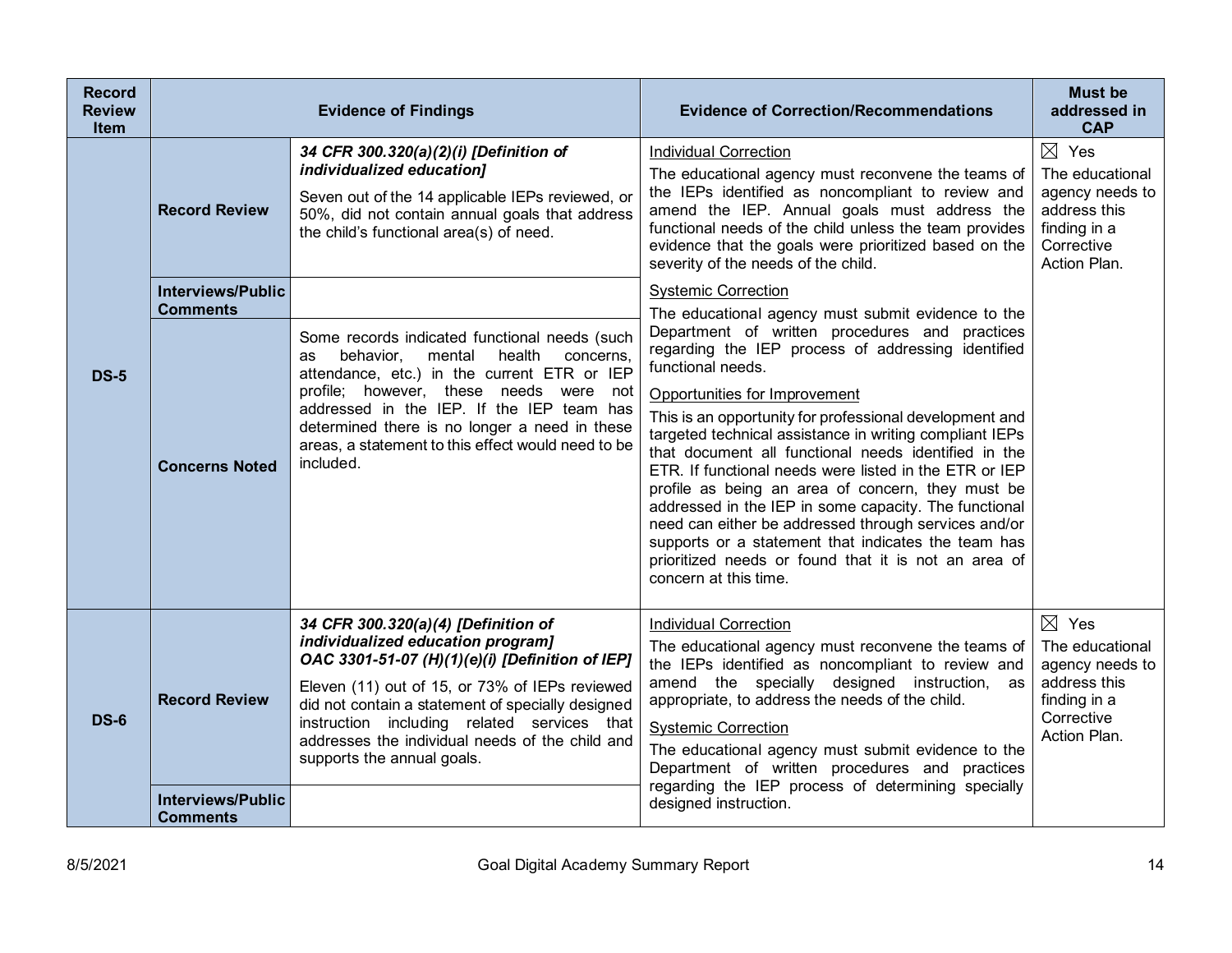| <b>Record</b><br><b>Review</b><br><b>Item</b> |                                             | <b>Evidence of Findings</b>                                                                                                                                                                                                                                                                                                                                                                                                                          | <b>Evidence of Correction/Recommendations</b>                                                                                                                                                                                                                                                                                                                                                                                                                                                                                                                                                                                                                                           | <b>Must be</b><br>addressed in<br><b>CAP</b>                                                                        |
|-----------------------------------------------|---------------------------------------------|------------------------------------------------------------------------------------------------------------------------------------------------------------------------------------------------------------------------------------------------------------------------------------------------------------------------------------------------------------------------------------------------------------------------------------------------------|-----------------------------------------------------------------------------------------------------------------------------------------------------------------------------------------------------------------------------------------------------------------------------------------------------------------------------------------------------------------------------------------------------------------------------------------------------------------------------------------------------------------------------------------------------------------------------------------------------------------------------------------------------------------------------------------|---------------------------------------------------------------------------------------------------------------------|
|                                               | <b>Concerns Noted</b>                       | Statements were vague or unclear to the nature<br>of the instruction that aligns with the need(s) of<br>the child and support achievement of annual<br>goals. Many records evidenced lack of<br>individualization and specificity that would make<br>this instruction specialized.                                                                                                                                                                   | Opportunities for Improvement<br>Goal Digital Academy would benefit from professional<br>learning and technical assistance in understanding<br>what SDI is and how to develop SDI based upon each<br>student's specific academic and/or functional needs.<br>Additionally, the staff who develop IEPs would benefit<br>from professional learning on how to complete Section<br>7, providing clear statements of SDI which describe the<br>nature of instruction that aligns to the individual needs<br>of the student and supports achievement of the<br>measurable annual goals. SDI should describe skills<br>and methods used in the instruction of the measurable<br>annual goals. |                                                                                                                     |
|                                               |                                             |                                                                                                                                                                                                                                                                                                                                                                                                                                                      | An internal monitoring and review system would also<br>be very helpful to promote compliance.                                                                                                                                                                                                                                                                                                                                                                                                                                                                                                                                                                                           |                                                                                                                     |
|                                               | <b>Record Review</b>                        | 34 CFR 300.320(a)(7) [Definition of<br>individualized education program]<br>OAC 3301-51-07 (H)(1)(i) [Definition of IEP]<br>Fourteen (14) out of 15, or 93% of IEPs reviewed<br>did not indicate the specific location where the<br>specially designed instruction will be provided.                                                                                                                                                                 | <b>Individual Correction</b><br>The educational agency must reconvene the teams of<br>the IEPs identified as noncompliant to review and<br>amend the location where the specially designed<br>instruction will be provided.<br><b>Systemic Correction</b>                                                                                                                                                                                                                                                                                                                                                                                                                               | $\boxtimes$ Yes<br>The educational<br>agency needs to<br>address this<br>finding in a<br>Corrective<br>Action Plan. |
| <b>DS-7</b>                                   | <b>Interviews/Public</b><br><b>Comments</b> | Intervention specialists report students can<br>receive instruction in person by coming to the lab,<br>or they can receive services through the virtual<br>platforms.                                                                                                                                                                                                                                                                                | The educational agency must submit evidence to the<br>Department of written procedures and practices<br>regarding the IEP process of determining the location<br>where specially designed instruction will occur.                                                                                                                                                                                                                                                                                                                                                                                                                                                                       |                                                                                                                     |
|                                               | <b>Concerns Noted</b>                       | At times, the location for instruction was not clear<br>or indicated two locations. Many records<br>indicated "lab" or "online" and it is unclear<br>where/when the actual SDI is being delivered.<br>The IEP team should determine the most<br>appropriate location for services to be received<br>and then document it clearly in the IEP.<br>"Online/lab" does not indicate if this is a general<br>education or a special education environment. | Opportunities for Improvement<br>Training and technical assistance from SST 7 as well<br>as an internal monitoring review system would be very<br>helpful to promote compliance in the areas of specially<br>designed instruction, including documenting the<br>location of the provision of SDI.                                                                                                                                                                                                                                                                                                                                                                                       |                                                                                                                     |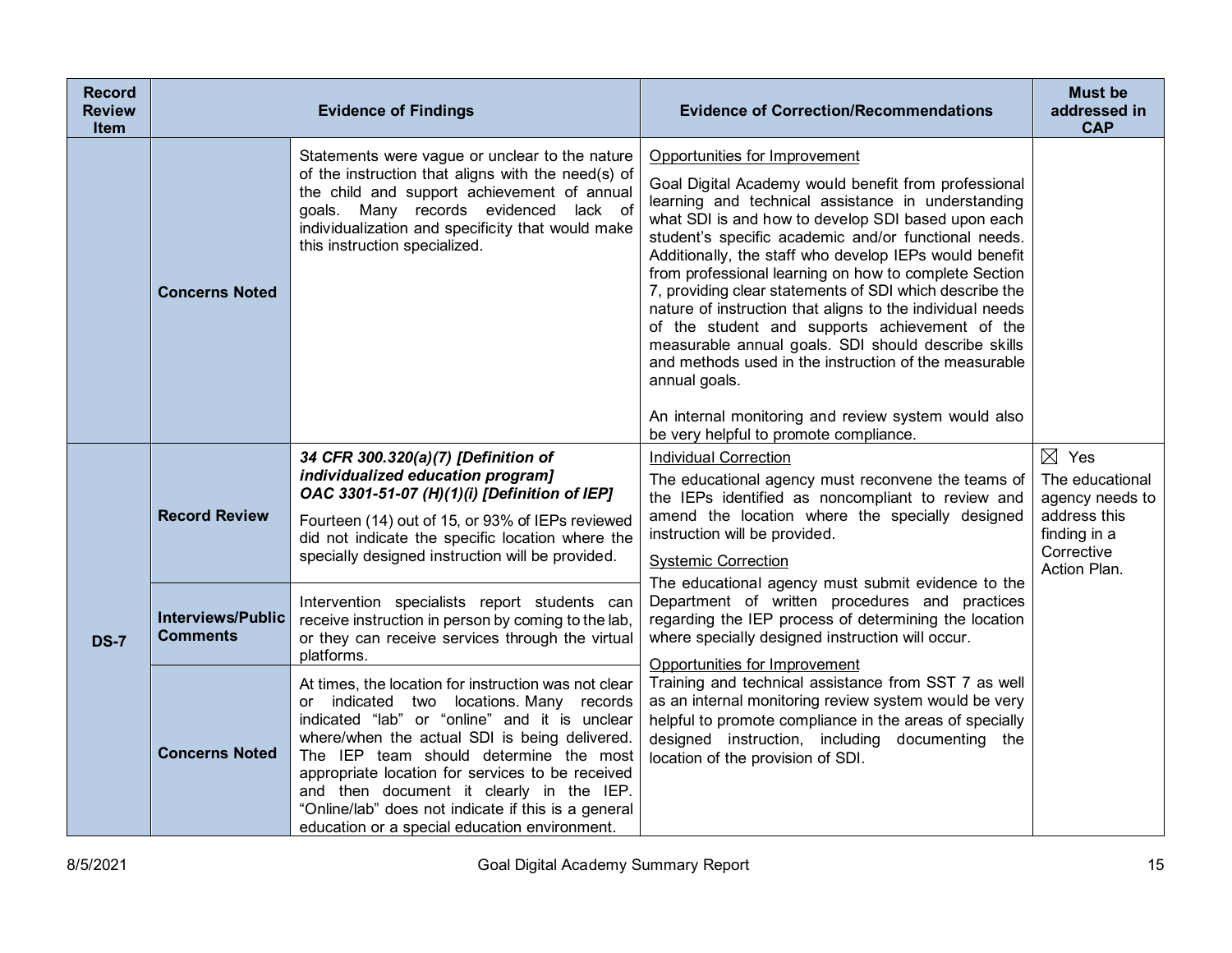| <b>Record</b><br><b>Review</b><br>Item | <b>Evidence of Findings</b>                 |                                                                                                                                                                                                                                                                                                                                      | <b>Evidence of Correction/Recommendations</b>                                                                                                                                                                                                                                                                                                                                                                            | <b>Must be</b><br>addressed in<br><b>CAP</b>                                                                               |
|----------------------------------------|---------------------------------------------|--------------------------------------------------------------------------------------------------------------------------------------------------------------------------------------------------------------------------------------------------------------------------------------------------------------------------------------|--------------------------------------------------------------------------------------------------------------------------------------------------------------------------------------------------------------------------------------------------------------------------------------------------------------------------------------------------------------------------------------------------------------------------|----------------------------------------------------------------------------------------------------------------------------|
| <b>DS-8</b>                            | <b>Record Review</b>                        | 34 CFR 300.320(a)(7) [Definition of<br>individualized education program]<br>OAC 3301-51-07 (H)(1)(i) [Definition of IEP]<br>Three out of 15, or 20% of IEPs reviewed did not<br>indicate the amount of time and frequency of the<br>specially designed instruction.                                                                  | <b>Individual Correction</b><br>The educational agency must reconvene the teams of<br>the IEPs identified as noncompliant to review and<br>amend the amount of time and frequency of the<br>specially designed instruction.<br><b>Systemic Correction</b><br>The educational agency must submit evidence to the                                                                                                          | $\boxtimes$ No<br>The educational<br>agency does not<br>need to address<br>this finding in a<br>Corrective<br>Action Plan. |
|                                        | <b>Interviews/Public</b><br><b>Comments</b> |                                                                                                                                                                                                                                                                                                                                      | Department of written procedures and practices<br>regarding the IEP process of determining the amount                                                                                                                                                                                                                                                                                                                    |                                                                                                                            |
|                                        | <b>Concerns Noted</b>                       |                                                                                                                                                                                                                                                                                                                                      | and frequency of specially designed instruction to be<br>provided.                                                                                                                                                                                                                                                                                                                                                       |                                                                                                                            |
| <b>DS-9</b>                            | <b>Record Review</b>                        | 34 CFR 300.324(a)(2)(v) [Development of IEP]<br>OAC 3301-51-01(B)(3) [Applicability of<br>requirements and definitions]<br>All applicable IEPs reviewed identified assistive<br>technology to enable the child to be involved and<br>make progress in the general education<br>curriculum.                                           | <b>Individual Correction</b><br><b>NA</b><br><b>Systemic Correction</b><br><b>NA</b>                                                                                                                                                                                                                                                                                                                                     | $\boxtimes$ NA                                                                                                             |
| <b>DS-10</b>                           | <b>Record Review</b>                        | 34 CFR 300.320(a)(6)(i) [Definition of<br>individualized education]<br>OAC 3301-51-07 (H)(1)(g) [Definition of IEP]<br>Thirteen (13) out of the 13 applicable IEPs<br>reviewed, or 100%, did not identify<br>accommodations provided to enable the child to<br>be involved and make progress in the general<br>education curriculum. | <b>Individual Correction</b><br>The educational agency must reconvene the teams of<br>the IEPs identified as noncompliant to review the<br>accommodations that would directly assist the child to<br>access the course content without altering the scope or<br>complexity of the information taught and include them<br>on the IEP.<br><b>Systemic Correction</b><br>The educational agency must submit evidence to the | $\boxtimes$ Yes<br>The educational<br>agency needs to<br>address this<br>finding in a<br>Corrective<br>Action Plan.        |
|                                        | <b>Interviews/Public</b><br><b>Comments</b> |                                                                                                                                                                                                                                                                                                                                      | Department of written procedures and practices<br>regarding accommodations.                                                                                                                                                                                                                                                                                                                                              |                                                                                                                            |
|                                        | <b>Concerns Noted</b>                       | The condition(s) and/or extent was not clearly<br>explained (who provided the services and when<br>and where those services were provided).                                                                                                                                                                                          | Opportunities for Improvement<br>Training from SST 7 as well as an internal monitoring<br>review system would be very helpful to promote<br>compliance in the area of accommodations.                                                                                                                                                                                                                                    |                                                                                                                            |
| 8/5/2021                               |                                             | Goal Digital Academy Summary Report                                                                                                                                                                                                                                                                                                  |                                                                                                                                                                                                                                                                                                                                                                                                                          | 16                                                                                                                         |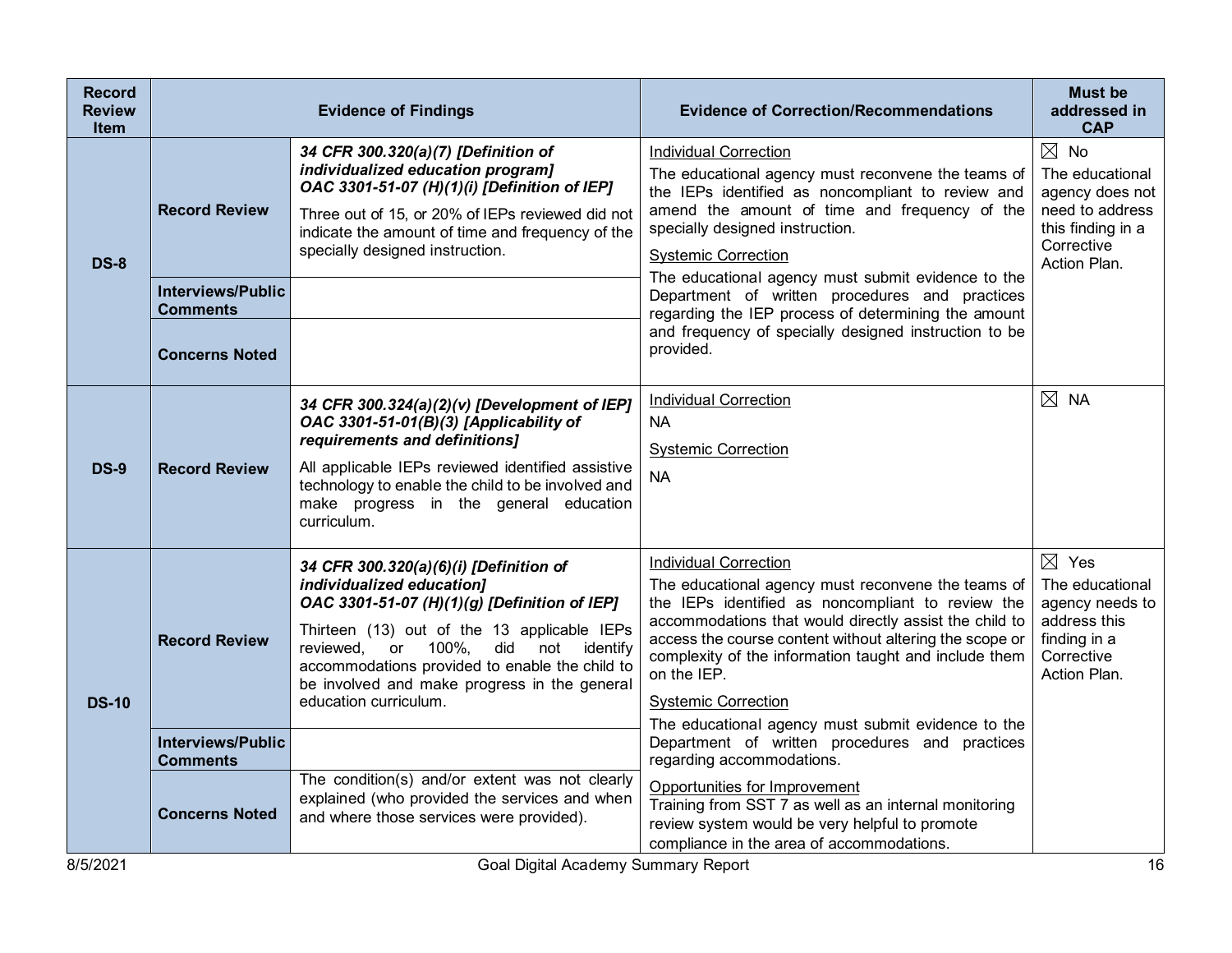| <b>Record</b><br><b>Review</b><br><b>Item</b> | <b>Evidence of Findings</b>                 |                                                                                                                                                                                                                                                                                                                              | <b>Evidence of Correction/Recommendations</b>                                                                                                                                                                                                                                                                                                                                                                                               | <b>Must be</b><br>addressed in<br><b>CAP</b>                                                                        |
|-----------------------------------------------|---------------------------------------------|------------------------------------------------------------------------------------------------------------------------------------------------------------------------------------------------------------------------------------------------------------------------------------------------------------------------------|---------------------------------------------------------------------------------------------------------------------------------------------------------------------------------------------------------------------------------------------------------------------------------------------------------------------------------------------------------------------------------------------------------------------------------------------|---------------------------------------------------------------------------------------------------------------------|
| <b>DS-11</b>                                  | <b>Record Review</b>                        | 34 CFR 300.320(a)(4) [Definition of<br>individualized education program]<br>OAC 3301-51-07 (H)(1)(e) [Definition of IEP]<br>Eight out of the eight applicable IEPs reviewed,<br>or 100%, did not identify modifications to enable<br>the child to be involved and make progress in the<br>general education curriculum.      | <b>Individual Correction</b><br>The educational agency must reconvene the teams of<br>the IEPs identified as noncompliant to review the<br>modifications that would alter the amount or complexity<br>of grade-level materials and would enable the child to<br>be involved and make progress in the general<br>education curriculum and include them in the IEP.<br><b>Systemic Correction</b>                                             | $\boxtimes$ Yes<br>The educational<br>agency needs to<br>address this<br>finding in a<br>Corrective<br>Action Plan. |
|                                               | <b>Interviews/Public</b><br><b>Comments</b> | During interview sessions, "modifications" were<br>mentioned, or the term "modifications" was used<br>that indicated a lack of understanding of what a<br>modification is.                                                                                                                                                   | The educational agency must submit evidence to the<br>Department of written procedures and practices<br>regarding modifications.<br>Opportunities for Improvement                                                                                                                                                                                                                                                                           |                                                                                                                     |
|                                               | <b>Concerns Noted</b>                       | In some records, modifications were written that<br>were an accommodation. There is some concern<br>"modifications"<br>that the term<br>may be<br>misunderstood, and students are really receiving<br>accommodations or differentiated instruction and<br>not a modified curriculum.                                         | This area is an opportunity for professional<br>development and/or targeted technical assistance to<br>address the content that students are expected to<br>learn where amount or complexity of materials are<br>altered from grade-level curriculum expectations.<br>When an instructional or curriculum modification is<br>made, either the specific subject matter is altered, or<br>the performance expected of the student is changed. |                                                                                                                     |
| <b>DS-12</b>                                  | <b>Record Review</b>                        | 34 CFR 300.320(a)(4) [Definition of<br>individualized education program]<br>OAC 3301-51-07 (H)(1)(e) [Definition of IEP]<br>There were no applicable IEPs reviewed that                                                                                                                                                      | <b>Individual Correction</b><br><b>NA</b><br><b>Systemic Correction</b>                                                                                                                                                                                                                                                                                                                                                                     | $\boxtimes$ NA                                                                                                      |
|                                               |                                             | identify supports for school personnel to enable<br>the child to be involved and make progress in the<br>general education curriculum.                                                                                                                                                                                       | <b>NA</b>                                                                                                                                                                                                                                                                                                                                                                                                                                   |                                                                                                                     |
| <b>DS-13</b>                                  | <b>Record Review</b>                        | OAC 3301-51-07 (H)(1)(h)(ii) [Definition of<br><b>IEP]</b><br>One out of the one applicable student record<br>reviewed, or 100%, did not have a justification<br>statement explaining why the student cannot<br>participate in the regular assessment and why<br>the alternate assessment is appropriate for the<br>student. | <b>Individual Correction</b><br>The educational agency must reconvene the team of<br>the IEP identified as noncompliant to review and<br>determine if the alternate assessment is appropriate for<br>the student.                                                                                                                                                                                                                           | $\boxtimes$ Yes<br>The educational<br>agency needs to<br>address this<br>finding in a<br>Corrective<br>Action Plan. |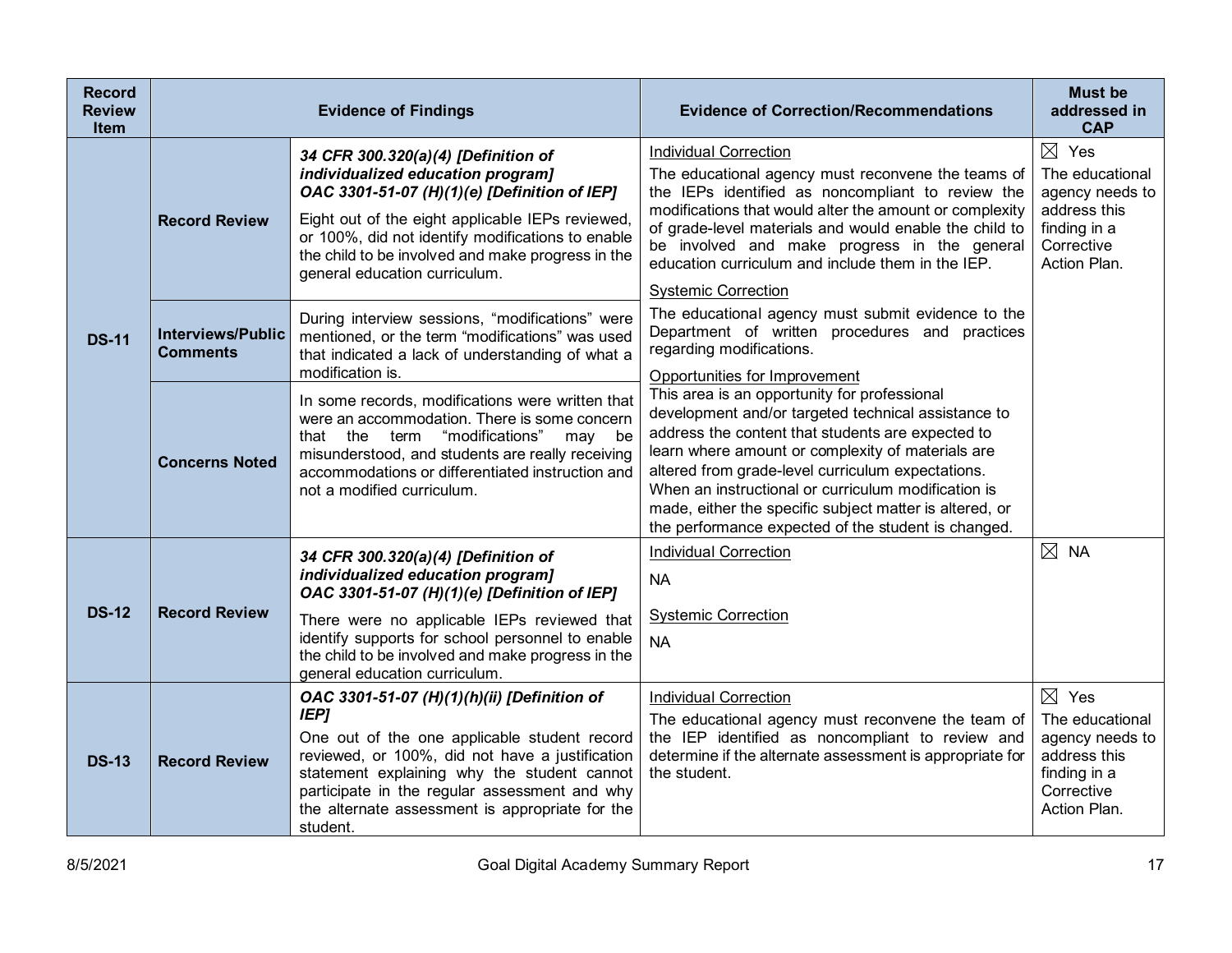| <b>Record</b><br><b>Review</b><br>Item |                                                                      | <b>Evidence of Findings</b>                                                                                                                                                                                                                                                                                                                                                                                                                                                                                                  | <b>Evidence of Correction/Recommendations</b>                                                                                                                                                                                                                                                                                                                                                   | <b>Must be</b><br>addressed in<br><b>CAP</b>                                                        |
|----------------------------------------|----------------------------------------------------------------------|------------------------------------------------------------------------------------------------------------------------------------------------------------------------------------------------------------------------------------------------------------------------------------------------------------------------------------------------------------------------------------------------------------------------------------------------------------------------------------------------------------------------------|-------------------------------------------------------------------------------------------------------------------------------------------------------------------------------------------------------------------------------------------------------------------------------------------------------------------------------------------------------------------------------------------------|-----------------------------------------------------------------------------------------------------|
|                                        | <b>Interviews/Public</b><br><b>Comments</b><br><b>Concerns Noted</b> | The record did not include evidence that the IEP<br>Team used the required AASCD Decision-<br>Making Tool with evidence of a significant<br>cognitive disability.                                                                                                                                                                                                                                                                                                                                                            | <b>Systemic Correction</b><br>The educational agency must submit evidence to the<br>Department of written procedures and practices<br>regarding the determination of participation in the<br>AASCD.<br>Opportunities for Improvement<br>Training and technical assistance regarding the<br>AASCD Decision-Making Tool would help staff<br>understand why the tool is used and ensure it is used |                                                                                                     |
| <b>DS-14</b>                           | <b>Record Review</b>                                                 | OAC 3301-51-07(L)(2) [Development, review<br>and revision of IEP]<br>Eight out of the 14 applicable student records<br>reviewed, or 57%, did not show evidence of<br>progress reporting data collected and analyzed<br>to monitor performance on each goal.                                                                                                                                                                                                                                                                  | when deciding what assessments the student will take.<br><b>Individual Correction</b><br>None<br><b>Systemic Correction</b><br>The educational agency must submit evidence to the<br>Department of written procedures and practices<br>regarding measurable annual goals and services                                                                                                           | $\boxtimes$ Yes<br>The educational<br>agency needs to<br>address this<br>finding in a<br>Corrective |
|                                        | <b>Interviews/Public</b><br><b>Comments</b>                          | One comment at the parent public meeting<br>indicated that Goal Digital Academy did not<br>provide progress reports until the parent<br>requested them.<br>During the interviews, related service providers<br>shared they had an online system where they<br>track the SDI minutes as well as the progress<br>their students are making.                                                                                                                                                                                    | consistent with progress made.<br>Opportunities for Improvement<br>Training from SSTs as well as an internal monitoring<br>review system would be very helpful to promote<br>compliance in the areas of progress monitoring.                                                                                                                                                                    | Action Plan.                                                                                        |
|                                        | <b>Concerns Noted</b>                                                | Even though progress was being gathered and<br>reported, it must be recorded using the same<br>performance criteria defined in the annual<br>measurable goal. Progress Reports on annual<br>measurable goals must be provided to parents of<br>a child with a disability at least as often as report<br>cards are issued to all children. If the educational<br>agency provides interim reports to all children,<br>progress reports must be provided to all parents<br>of a child with a disability at the interim as well. |                                                                                                                                                                                                                                                                                                                                                                                                 |                                                                                                     |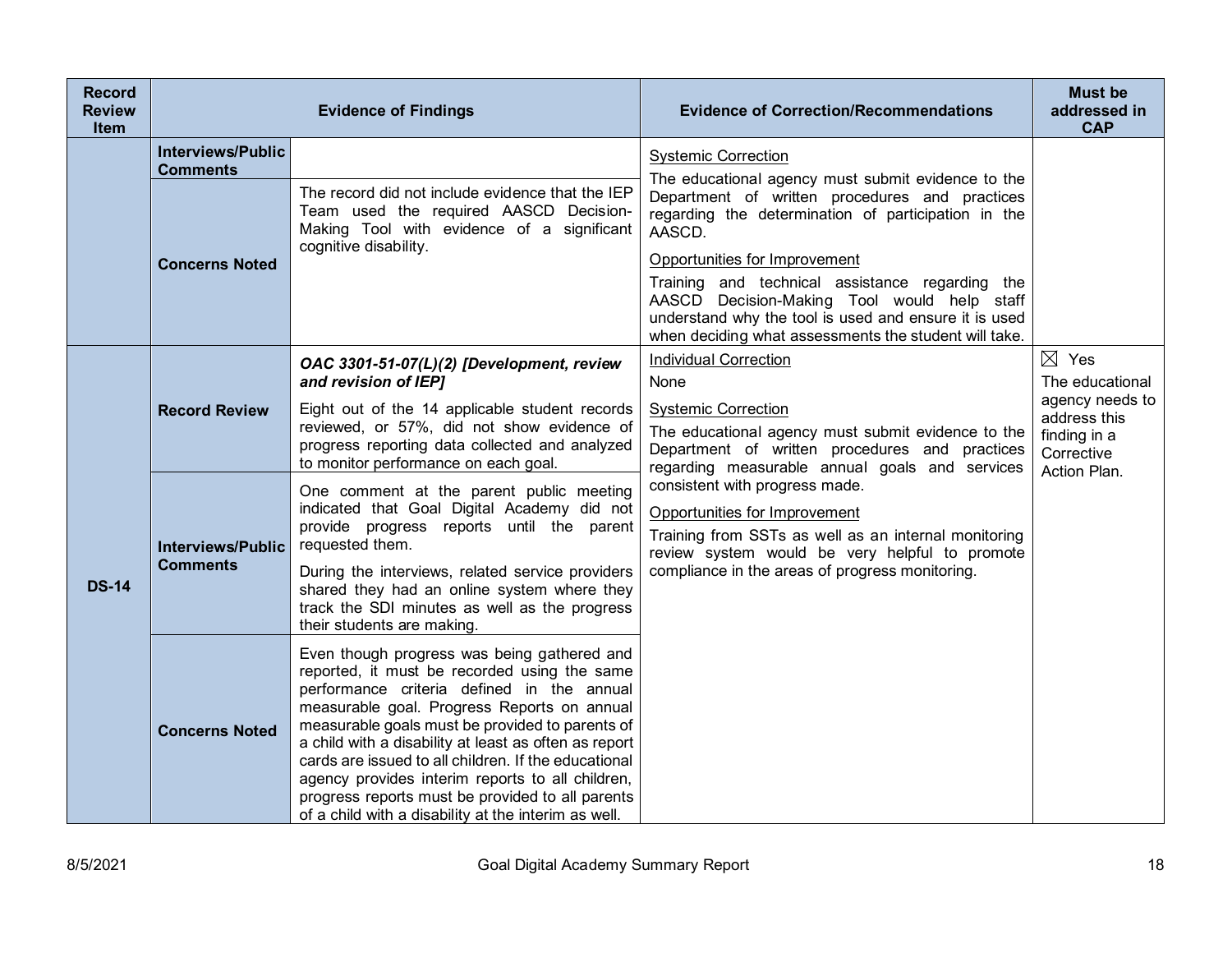| <b>Record</b><br><b>Review</b><br>Item | <b>Evidence of Findings</b>                 |                                                                                                                                                                                                                                                   | <b>Evidence of Correction/Recommendations</b>                                                                                                                                                                                                                                                                                                                                                                                                                                                                                                                                                                              | <b>Must be</b><br>addressed in<br><b>CAP</b>                                                                        |
|----------------------------------------|---------------------------------------------|---------------------------------------------------------------------------------------------------------------------------------------------------------------------------------------------------------------------------------------------------|----------------------------------------------------------------------------------------------------------------------------------------------------------------------------------------------------------------------------------------------------------------------------------------------------------------------------------------------------------------------------------------------------------------------------------------------------------------------------------------------------------------------------------------------------------------------------------------------------------------------------|---------------------------------------------------------------------------------------------------------------------|
|                                        | <b>Record Review</b>                        | OAC 3301-51-07(L) [Development, review<br>and revision of IEP]<br>Three out of the three applicable IEPs review, or<br>100%, did not show evidence that revisions were<br>made based on data indicating changes in<br>student needs or abilities. | <b>Individual Correction</b><br>The educational agency must reconvene the teams to<br>review and amend the IEPs to reflect changes made<br>based on current needs or abilities.<br><b>Systemic Correction</b><br>The educational agency must submit evidence to the<br>Department of written procedures and practices                                                                                                                                                                                                                                                                                                      | $\boxtimes$ Yes<br>The educational<br>agency needs to<br>address this<br>finding in a<br>Corrective<br>Action Plan. |
| <b>DS-15</b>                           | <b>Interviews/Public</b><br><b>Comments</b> |                                                                                                                                                                                                                                                   | regarding using data to revise IEPs based on changes<br>in student needs or abilities.                                                                                                                                                                                                                                                                                                                                                                                                                                                                                                                                     |                                                                                                                     |
|                                        | <b>Concerns Noted</b>                       | In some records progress notes indicate one or<br>more goals were met; however, there was no<br>indication that the IEP team was reconvened to<br>consider the need to revise and develop new<br>goals based upon current student needs.          | Opportunities for Improvement<br>Through the review of records and progress reports, it<br>appears Goal Digital Academy special education staff<br>is not familiar with the IEP amendment process. Goal<br>Digital Academy can address this issue by providing<br>additional training through SST 7.                                                                                                                                                                                                                                                                                                                       |                                                                                                                     |
|                                        | <b>Record Review</b>                        | 34 CFR 300.321(5) [IEP team]<br>OAC 3301-51-07(I) [IEP team]<br>Four out of 15, or 27% of IEPs reviewed did not<br>indicate that the IEP Team included a group of<br>qualified professionals.                                                     | <b>Individual Correction</b><br>For the IEPs identified as noncompliant, the<br>educational agency must:<br>Provide documentation that the parent was<br>$\bullet$<br>informed prior to the IEP meeting that the person<br>qualified to interpret the instructional implications of                                                                                                                                                                                                                                                                                                                                        | $\boxtimes$ No<br>The educational<br>agency does not<br>need to address<br>this finding in a<br>Corrective          |
|                                        | <b>Interviews/Public</b><br><b>Comments</b> |                                                                                                                                                                                                                                                   | evaluation results would not participate in the<br>meeting, and                                                                                                                                                                                                                                                                                                                                                                                                                                                                                                                                                            | Action Plan.                                                                                                        |
| <b>DS-16</b>                           | <b>Concerns Noted</b>                       | There were records where the dates entered on<br>the signature page of the IEP did not match.<br>Records were missing educational agency<br>representative and parent signatures.                                                                 | Provide a written excuse signed by the parents and<br>$\bullet$<br>the educational agency that allowed the person<br>qualified to interpret the instructional implications of<br>evaluation results not to be in attendance at the IEP<br>meeting, or<br>Reconvene the IEP team to review the IEP with all<br>required members present.<br><b>Systemic Correction</b><br>The educational agency must submit evidence to the<br>Department of written procedures and practices<br>regarding the involvement of people qualified to<br>interpret the instructional implications of evaluation<br>results in the IEP process. |                                                                                                                     |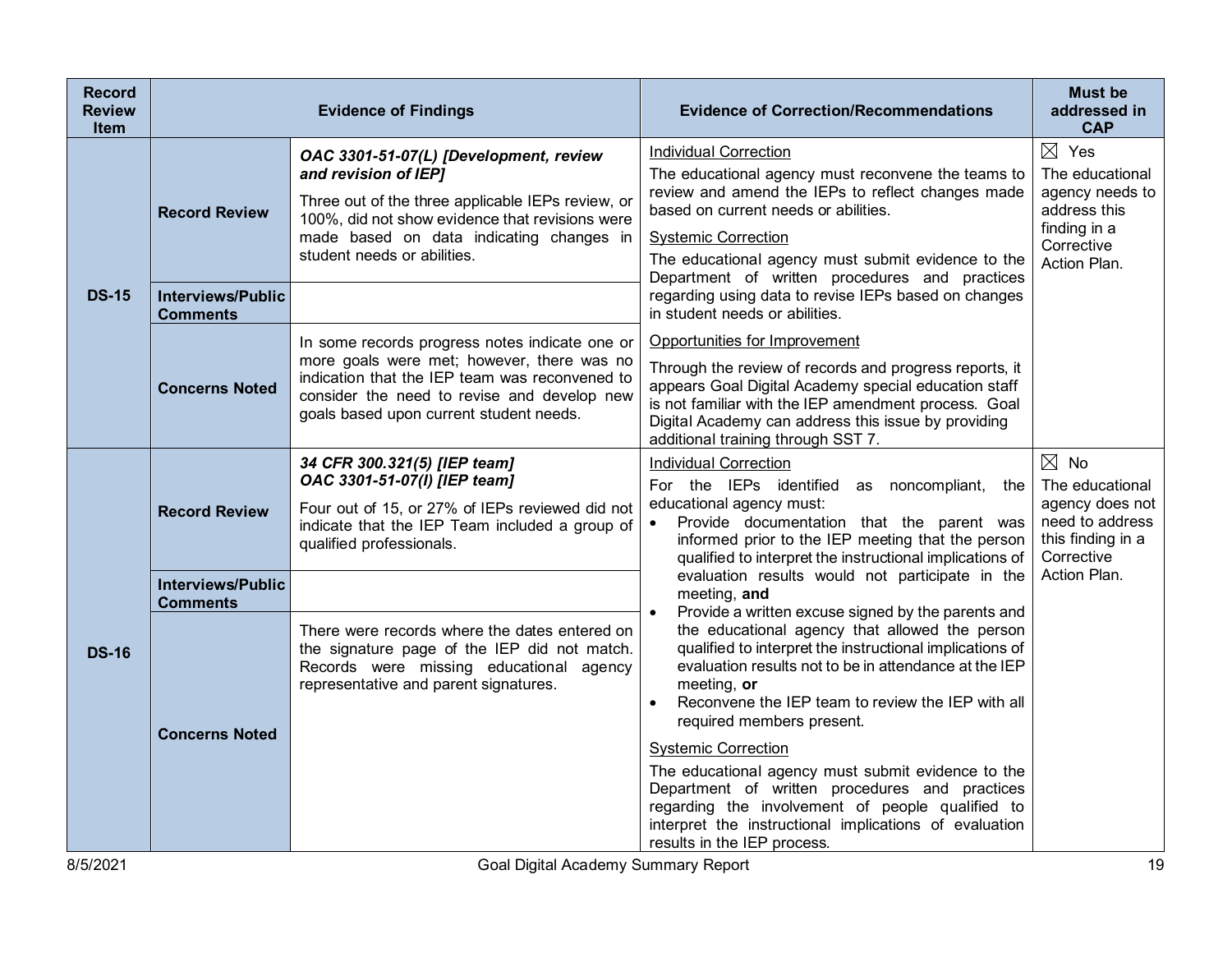# **Component 3: Least Restrictive Environment (LRE) and IEP Alignment**

*Each educational agency shall ensure that to the maximum extent appropriate, children with disabilities, including children in public or nonpublic institutions or other care facilities, are educated with children who are nondisabled; and that a continuum of alternative placements is available to meet the needs of children with disabilities for special education and related services.*

| <b>Record</b><br><b>Review</b><br><b>Item</b> | <b>Evidence of Findings</b> |                                                                                                                                                                                                                                                                                                                                                                                                                              | <b>Evidence of Correction/Recommendations</b>                                                                                                                                                                                                                                                                                                                                                                                                                                                                                         | <b>Must be</b><br>addressed in<br><b>CAP</b>                                                                        |
|-----------------------------------------------|-----------------------------|------------------------------------------------------------------------------------------------------------------------------------------------------------------------------------------------------------------------------------------------------------------------------------------------------------------------------------------------------------------------------------------------------------------------------|---------------------------------------------------------------------------------------------------------------------------------------------------------------------------------------------------------------------------------------------------------------------------------------------------------------------------------------------------------------------------------------------------------------------------------------------------------------------------------------------------------------------------------------|---------------------------------------------------------------------------------------------------------------------|
| LRE-1                                         | <b>Record Review</b>        | 34 CFR 300.114 [LRE requirements] and<br>300.320(a)(5) [Definition of individualized<br>education program]<br>OAC 3301-51-07 (H)(1)(f) [Definition of<br>individualized education program]<br>Thirteen (13) out of the 13 applicable IEPs<br>reviewed, or 100%, did not include an explanation<br>of the extent to which the child will not participate<br>with nondisabled children in the general education<br>classroom.  | <b>Individual Correction</b><br>The educational agency must reconvene the teams of<br>the IEPs identified as noncompliant to review and<br>include a justification as to why the child was removed<br>from the general education classroom.<br>The justification should:<br>Be based on the needs of the child, not the<br>disability.<br>Reflect that the team has given adequate<br>$\bullet$<br>consideration to meeting the student's needs in the                                                                                | $\boxtimes$ Yes<br>The educational<br>agency needs to<br>address this<br>finding in a<br>Corrective<br>Action Plan. |
|                                               | <b>Interviews</b>           | Through interviews and IEP Verifications, it was<br>difficult to determine where the specially designed<br>instruction was supposed to take place as many<br>IEPs listed two locations in section 7.<br>During interviews, teachers shared that sometimes<br>they (the IS) and the General Education teachers<br>help one another and both work with the student<br>which makes it confusing as to who is delivering<br>SDI. | general classroom with supplementary aids and<br>services.<br>Document that the nature or severity of the<br>disability is such that education in general<br>education classes, even with the use of<br>supplementary aids and services, cannot be<br>achieved satisfactorily.<br>Describe potential harmful effects to the child or<br>others, if applicable.                                                                                                                                                                        |                                                                                                                     |
|                                               | <b>Concerns Noted</b>       | Many of the reviewed IEPs did not provide a<br>justification statement as to why the student could<br>not be served in the general education setting.<br>This statement must be based upon individual<br>student needs. This statement must also match<br>the location listed in Section 7 for specially<br>designed instruction.                                                                                            | <b>Systemic Correction</b><br>The educational agency must submit evidence to the<br>Department of written procedures and practices<br>regarding the least restrictive environment placement<br>decision process.<br>Opportunities for Improvement<br>Goal Digital Academy will benefit from training from<br>SST 7 on the continuum of alternative placements for<br>all staff. Additional training and technical assistance<br>benefit staff members developing LRE<br>would<br>statements to ensure that the statements provided in |                                                                                                                     |